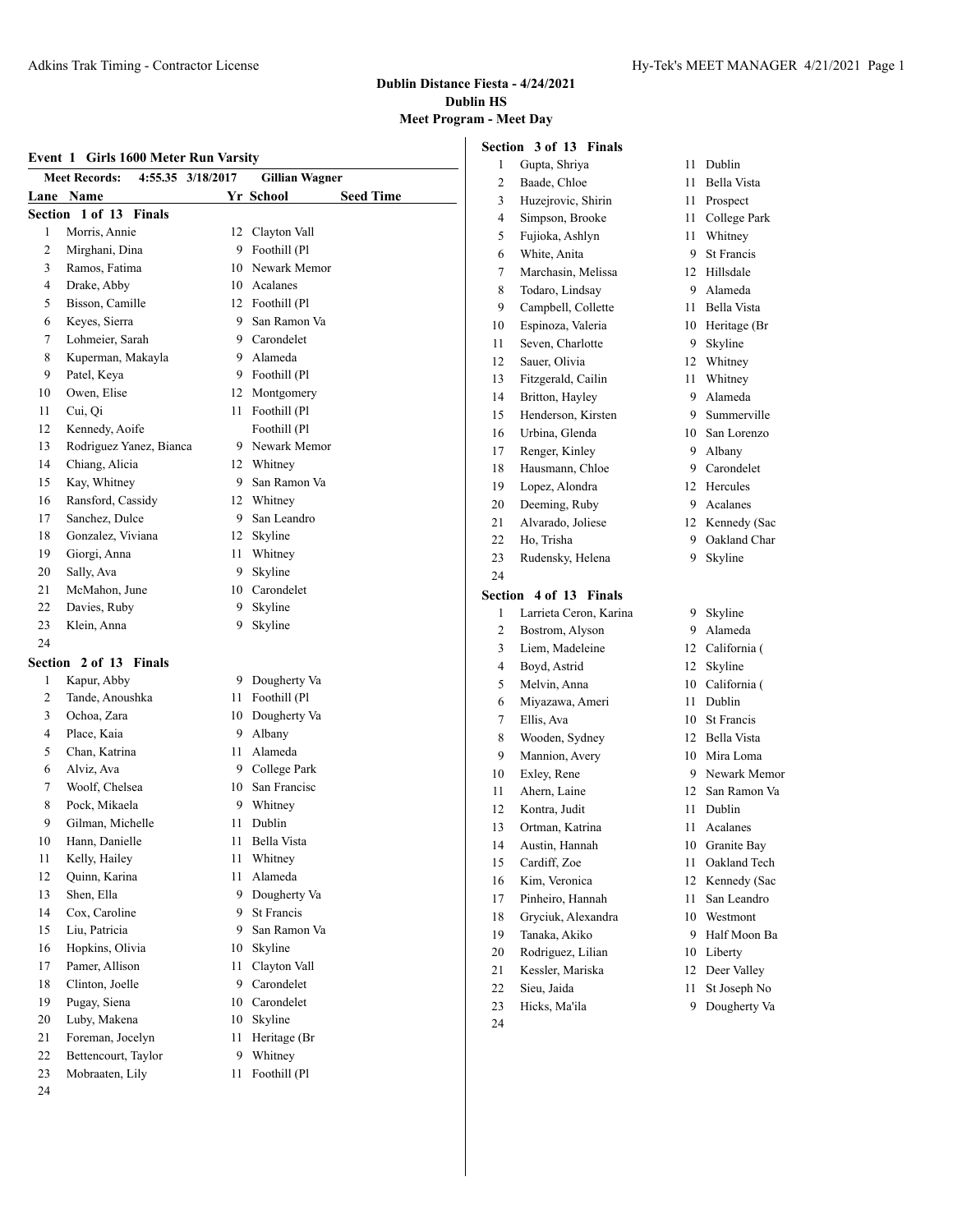|          |                        |    | Section 5 of 13 Finals(Event 1 Girls 1600 Meter Run Varsity) |                | Section 7 of 13 Finals     |    |                    |
|----------|------------------------|----|--------------------------------------------------------------|----------------|----------------------------|----|--------------------|
| 1        | Kelly, Avalon          | 10 | Westmont                                                     | 1              | Gnecco, Emily              | 11 | Livermore          |
| 2        | Bowen, Sophie          | 9  | Whitney                                                      | $\overline{c}$ | Dobson, Emma               | 9  | <b>St Francis</b>  |
| 3        | Radlinsky, Melissa     | 12 | Westmont                                                     | 3              | Scanlan, Jamie             | 9  | San Francisc       |
| 4        | Heskett, Jill          | 11 | St Francis                                                   | 4              | Laughlin, Lucinda          | 9  | San Francisc       |
| 5        | Martinez, Arianna      | 9  | Summerville                                                  | 5              | Tao, Anu                   | 11 | Lick Wilmerd       |
| 6        | Pierce, Grace          | 12 | Whitney                                                      | 6              | Sutch, Kelsey              | 9  | St Francis         |
| 7        | Schmelzinger, Alexa    | 11 | San Leandro                                                  | 7              | Ho, Reyna                  | 12 | Oakland Mili       |
| 8        | Bangalore, Niharika    | 9  | Dougherty Va                                                 | 8              | Ochoa, Samara              | 10 | Dougherty Va       |
| 9        | Bangalore, Nikitha     | 9  | Dougherty Va                                                 | 9              | Lopez, Isabella            | 9  | Dougherty Va       |
| 10       | Wright, Dylan          | 11 | Oak Ridge                                                    | 10             | Boyle, Madeleine           | 11 | Menlo-Athert       |
| 11       | Rexroad, Abbie         | 11 | St Francis                                                   | 11             | Hisquierdo, Alexia         | 10 | Alhambra           |
| 12       | Viadro, Kelsey         | 11 | Miramonte                                                    | 12             | Kern, Carly                | 11 | California (       |
| 13       | Root, Elisabeth        | 12 | Woodcreek                                                    | 13             | Arndt, Alison              | 11 | Carondelet         |
| 14       | Swenson, Amelia        | 9  | Bella Vista                                                  | 14             | Landau-Camarillo, Miriam   | 10 | Montgomery         |
| 15       | Bikle, Anna            | 11 | Half Moon Ba                                                 | 15             | Wan, Karen                 | 10 | Foothill (Pl       |
| 16       | Nguyen, Mya            | 10 | Alameda                                                      | 16             | Keele, Darci               | 10 | Bella Vista        |
| 17       | Thogersen, Zoe         | 10 | Oakland Tech                                                 | 17             | Duan, Xinxin               | 11 | Albany             |
| 18       | Ng, Emma               | 10 | Alameda                                                      | 18             | Wemmer, Nan                | 12 | St Mary's Co       |
| 19       | Hochderffer, Zoe       | 9  | Alameda                                                      | 19             | Kalin, Sidney              | 11 | <b>Monte Vista</b> |
| 20       | Tokubo, Kara           | 9  | Newark Memor                                                 | 20             | Oliveira, Mia              | 10 | Granite Bay        |
| 21       | Bell, Grace            |    | Miramonte                                                    | 21             | Jackson, Sofia             | 10 | St Mary's Co       |
| 22       | Carrada, Jennifer      |    | 12 Healdsburg                                                | 22             | Chrisman, Poppy            | 10 | San Francisc       |
| 23       | Zimmerman, Chloe       |    | 11 Heritage (Br                                              | 23             | Quintanar, Noelia          | 10 | El Camino          |
| 24       |                        |    |                                                              | 24             |                            |    |                    |
|          |                        |    |                                                              |                |                            |    |                    |
|          |                        |    |                                                              |                |                            |    |                    |
|          | Section 6 of 13 Finals |    |                                                              |                | Section 8 of 13 Finals     |    |                    |
| 1        | Nordahl, Clara         | 10 | Mira Loma                                                    | 1              | Sena, Maggie               | 11 | Hillsdale          |
| 2        | Ren, Alexandra         | 11 | California (                                                 | $\overline{c}$ | Green, Nathalie            | 11 | Miramonte          |
| 3        | Romagna, Emilia        | 9  | Livermore                                                    | 3              | Hosokawa, Katy             | 11 | Alameda            |
| 4        | Martin, Hope           | 10 | Montgomery                                                   | 4              | Leek, Sujin                | 11 | Livermore          |
| 5        | Delgado, Elissa        | 10 | Dublin                                                       | 5              | Schwarz, Jamie             | 9  | Piedmont           |
| 6        | Bright, Sara           | 9  | Saratoga                                                     | 6              | Lovric, Mara               | 11 | Piedmont           |
| 7        | Britton, Kimberlee     | 12 | Livermore                                                    | 7              | McWilliams, Kiran          | 11 | Liberty            |
| 8        | Wirz, Emma             | 11 | Miramonte                                                    | 8              | Ghoshal, Ariya             | 10 | <b>Monte Vista</b> |
| 9        | Shangle, Trisha        | 11 | Dublin                                                       | 9              | Troyer, Aya                | 12 | Piedmont           |
| 10       | Stein, Sofia           | 10 | Lick Wilmerd                                                 | 10             | Williams, Allison          | 11 | St Francis         |
| 11       | Lawson, Olivia         | 12 | St Mary's Co                                                 | 11             | Habermeyer, Ella           | 10 | Clayton Vall       |
| 12       | Tempero, Jessica       | 11 | Tamalpais                                                    | 12             | Rivera-Hoagland, Josephine | 10 | Maria Carril       |
| 13       | Mathiesen, Isabella    | 9  | Maria Carril                                                 | 13             | Choi, Nora                 | 9  | Lick Wilmerd       |
| 14       | Ferran, Emma           | 10 | Livermore                                                    | 14             | Ohashi, Nao                | 9  | Menlo-Athert       |
| 15       | Hernandez, Ashley      | 12 | Deer Valley                                                  | 15             | Wayne, Sadie               |    | Jr Miramonte       |
| 16       | Ternus, Sarah          | 11 | California (                                                 | 16             | Lee, Liana                 | 9  | Dougherty Va       |
| 17       | McWeeny, Molly         |    | 11 Piedmont                                                  | 17             | Chan, Natalie              | 9  | Dougherty Va       |
| 18       | Ransford, Kirsten      |    | 12 Whitney                                                   | 18             | Costanza, Kate             | 10 | Liberty            |
| 19       | Moe, Kira              | 9  | Maria Carril                                                 | 19             | Minkstein, Julia           | 12 | Half Moon Ba       |
| 20       | Gehrig, Nina           | 9  | Acalanes                                                     | 20             | Fahsel, Lillian            | 12 | Hillsdale          |
| 21       | Concepcion, Kate       | 12 | Carondelet                                                   | 21             | Correia, Olivia            | 11 | McClatchy          |
| 22       | Mckrell, McKenna       | 11 | St Francis                                                   | 22             | Vargas, Pamela             | 9  | St Francis         |
| 23<br>24 | Fulgencio Gomez, Milly | 11 | Prospect                                                     | 23<br>24       |                            |    |                    |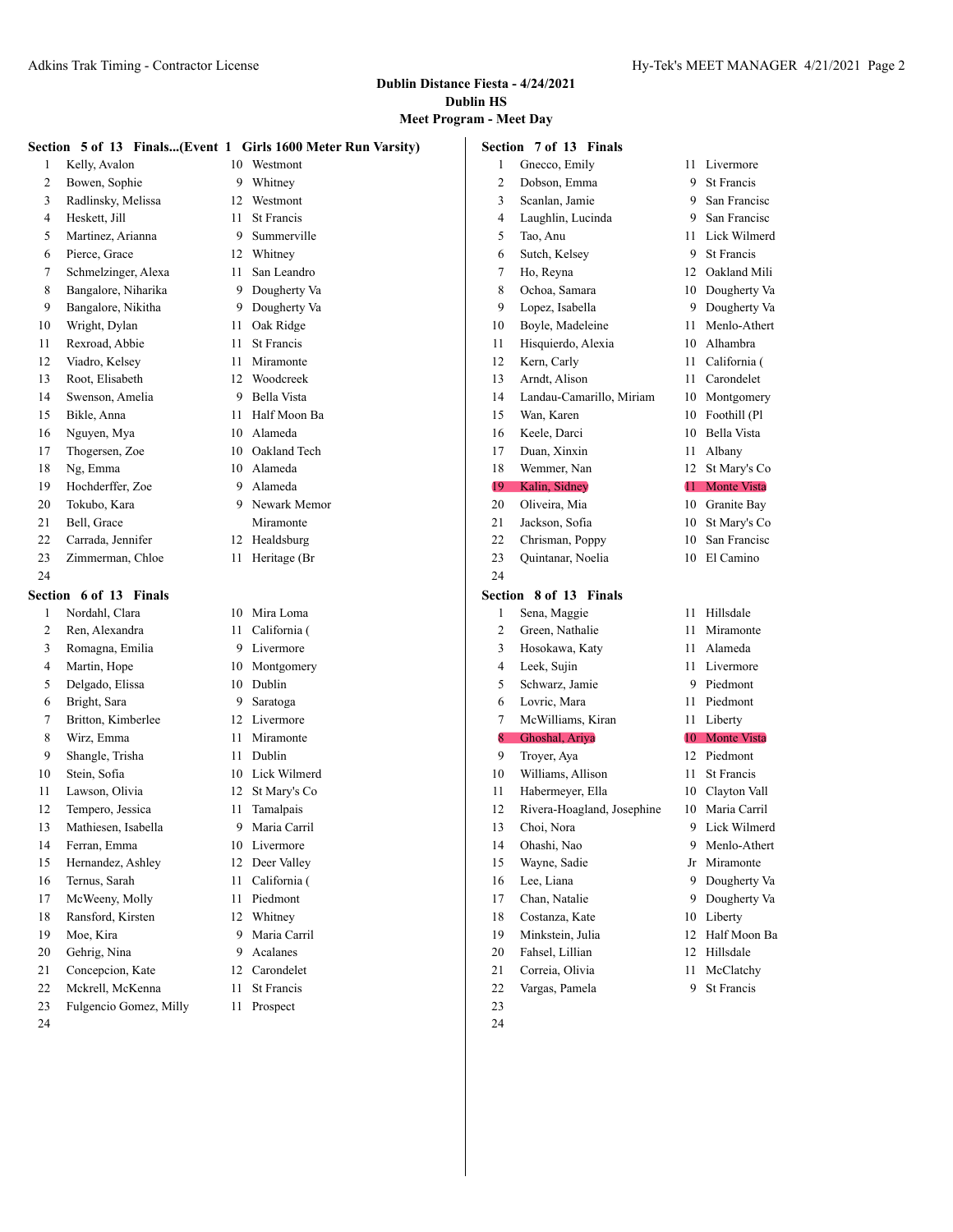|    |                         |     | Section 9 of 13 Finals(Event 1 Girls 1600 Meter Run Varsity) |        | Section 11 of 13 Finals |    |                    |
|----|-------------------------|-----|--------------------------------------------------------------|--------|-------------------------|----|--------------------|
| 1  | Zanardelli, Madilyn     |     | 12 Westmont                                                  | 1      |                         |    |                    |
| 2  | Concannon, Alana        | 11  | Tamalpais                                                    | 2      | Clements, Loralye       |    | 10 Oak Ridge       |
| 3  | Wadsworth, Lucy         | 12  | San Francisc                                                 | 3      | Rutz, Kayla             | 11 | Oak Ridge          |
| 4  | Shipley, Keanna         |     | 12 Liberty                                                   | 4      | Guzman, Angelina        | 10 | Livermore          |
| 5  | Denver, Kylee           | 11  | Freedom                                                      | 5      | Kiepen, Jules           | 11 | <b>Monte Vista</b> |
| 6  | Chong, Ella             | 10  | Maria Carril                                                 | 6      | Garrett, Clair          | 11 | Oakland Tech       |
| 7  | Chen, Ruby              | 9   | Archbishop M                                                 | 7      | Chan, Kirsten           | 11 | Dougherty Va       |
| 8  | Cregan, Brooke          | 11  | Maria Carril                                                 | 8      | Liuson, Olivia          | 12 | Alameda            |
| 9  | Blom, Elsa              | 10  | Saratoga                                                     | 9      | Zink, Yasha             | 11 | Tamalpais          |
| 10 | Munguia, Daniela        | 10  | Prospect                                                     | 10     | McElhinney, Perry       | 9  | Castilleja         |
| 11 | Lucey, Clare            | 11  | Hillsdale                                                    | 11     | Strawn, Ryann           | 9  | St Francis         |
| 12 | Carpenter, Sophia       | 10  | Alameda                                                      | 12     | Lumpkin, Marissa        | 11 | San Francisc       |
| 13 | Tiaffay, Madison        | 11  | Alameda                                                      | 13     | Vasquez, Sofia          | 11 | Summerville        |
| 14 | Pitstick, Emma          | 12  | Skyline                                                      | 14     | Smith, Nora             | 11 | <b>St Francis</b>  |
| 15 | Bedrin, Haley           | 12  | Whitney                                                      | 15     | Giles, Mia              | 10 | San Francisc       |
| 16 | Wu, Leomi               | 10  | Alameda                                                      | 16     | Quigley, Paige          | 10 | St Francis         |
| 17 | Jenks, Sidney           |     | 12 Liberty                                                   | 17     | Perez, Natalie          | 11 | St Joseph No       |
| 18 | Trebilcock, Maggie      | 10  | Healdsburg                                                   | 18     | Briggs, Katriona        | 11 | Menlo-Athert       |
| 19 | Say, Jaime              | 11  | Miramonte                                                    | 19     | Hurlbut, Lucy           | 12 | San Francisc       |
| 20 | Jackson, Milan          | 9   | St Mary's Co                                                 | 20     | Maltz, Amelie           | 10 | Lick Wilmerd       |
| 21 | Rehkopf, Cleo           | 9   | Menlo-Athert                                                 | 21     |                         |    |                    |
| 22 | Beck, Chloe             |     | 10 Heritage (Br                                              | 22     | Sulentic, Leila         |    | 12 San Francisc    |
| 23 |                         |     |                                                              | 23     |                         |    |                    |
| 24 |                         |     |                                                              | 24     |                         |    |                    |
|    | Section 10 of 13 Finals |     |                                                              |        | Section 12 of 13 Finals |    |                    |
| 1  | Lai, Katie              |     | 11 Dublin                                                    | 1      | McInnis, Brianna        |    | 11 Tamalpais       |
| 2  | Gowda, Medha            |     | 10 Dublin                                                    | 2      | Taylor, Rebekah         | 10 | Maria Carril       |
| 3  | Guinn, Rylee            |     | 10 Liberty                                                   | 3      | Busienei, Ashley        | 11 | Maria Carril       |
| 4  | Dollard, Allison        | 12  | Miramonte                                                    | 4      | Paynter, Lucy           | 11 | Sacred Heart       |
| 5  | Nolet, Claire           | 11  | Miramonte                                                    | 5      | D'Arcangelo, Kiarra     | 9  | Westmont           |
| 6  | Olesen, Kendall         | 12  | Menlo-Athert                                                 | 6      | Hekkanen, Hanna         | 12 | <b>St Francis</b>  |
| 7  | Thomas, Roxane          | 12  | St Francis (                                                 | 7      | Pflaum, Annie           | 9  | Menlo-Athert       |
| 8  | Yamamoto, Hinako        | 10  | St Francis (                                                 | 8      | Zanon, Alexandra        | 10 | Archbishop M       |
| 9  | Shlipak, Kaira          | 11  | Lick Wilmerd                                                 | 9      | Frigon, Nicole          | 12 | Acalanes           |
| 10 | Kopec, Ava              | 9   | Whitney                                                      | 10     | Beebe, Claire           | 12 | Menlo-Athert       |
| 11 | Adams, Makenna          | 12  | Westmont                                                     | 11     | Butler, Brooke          | 10 | Oak Ridge          |
| 12 | Sabbe, Rachel           | 12  | San Ramon Va                                                 | 12     | Espino, Katelyn         |    | 9 Foothill (Pl     |
| 13 | Kreutzen, Cate          | 11  | Lick Wilmerd                                                 | 13     | Owens, Aila             | 12 | St Joseph No       |
| 14 | Crosthwait, Eloise      | 11. | San Ramon Va                                                 | 14     | Mitchell, Tauren        |    | 9 Westmont         |
| 15 | Kambouridis, Silvia     | 11  | Skyline                                                      | 15     | Trenam, Gracie          |    | 9 Maria Carril     |
| 16 | Foxworthy, Kendall      | 9.  | Carondelet                                                   | 16     | Hedden, Avery           | 10 | Maria Carril       |
| 17 | Olson, Lauren           | 10  | Oak Ridge                                                    | 17     | Mattice, Vivien         | 11 | Maria Carril       |
| 18 | Bennett, Skylar         | 9   | Clayton Vall                                                 | 18     | Silva, Claire           | 11 | St Francis         |
| 19 | Pugh, Katherine         | 10  | Clayton Vall                                                 | 19     | Swenson, Leila          | 11 | Bella Vista        |
| 20 | Witherell, Daphne       | 10  | St Francis                                                   | $20\,$ | Moran, Abigail          | 11 | <b>Monte Vista</b> |
| 21 | Richey, Elizabeth       | 10  | Woodcreek                                                    | 21     | Lucey, Colleen          | 11 | Hillsdale          |
| 22 | Black, Ellie            | 11  | Piedmont                                                     | 22     | Glueck, Greta           |    | 12 Skyline         |
| 23 |                         |     |                                                              | 23     |                         |    |                    |
| 24 |                         |     |                                                              | 24     |                         |    |                    |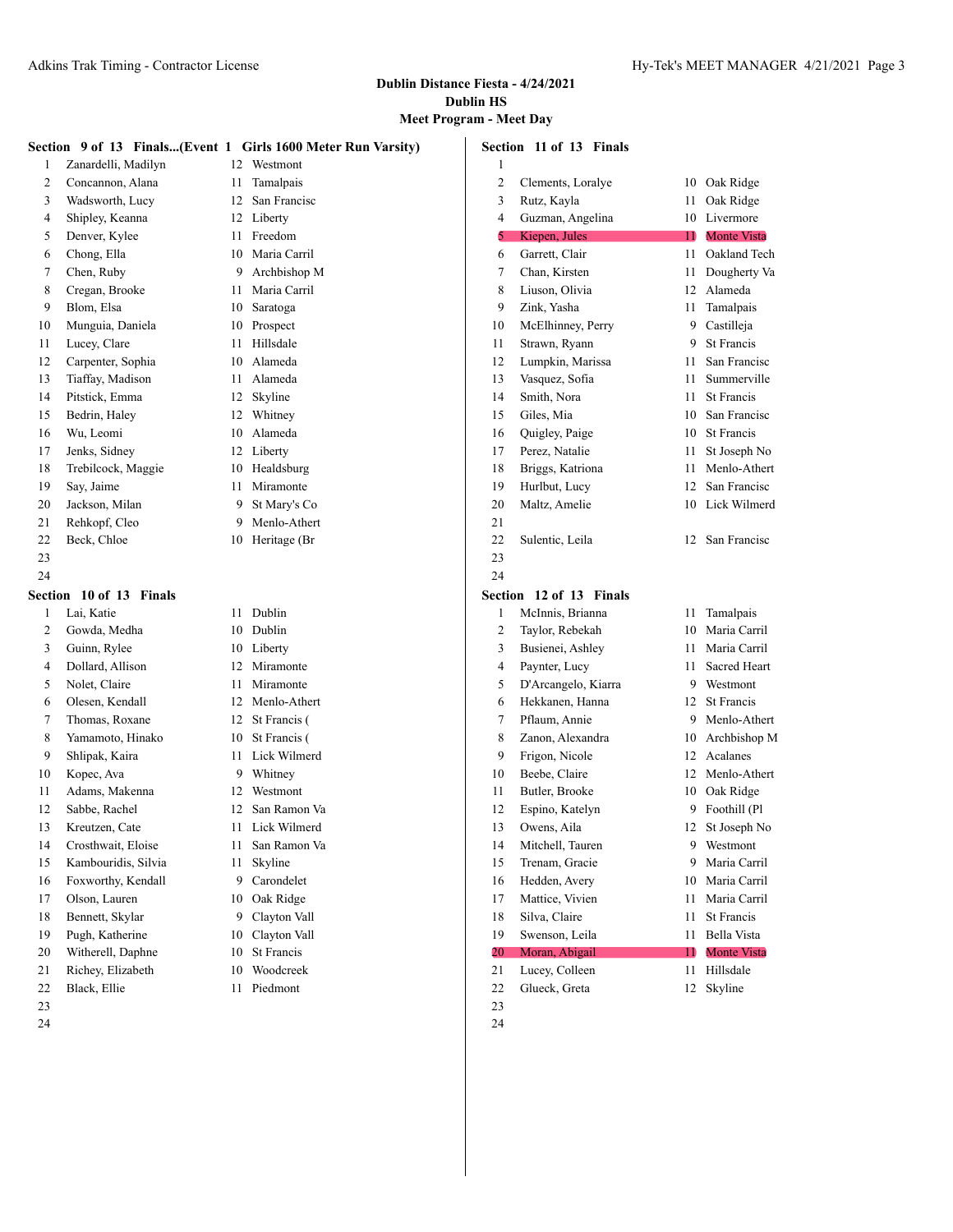# **Meet Program - Meet Day**

|                 |                    |       | Section 13 of 13 Finals(Event 1 Girls 1600 Meter Run Varsity) |
|-----------------|--------------------|-------|---------------------------------------------------------------|
| 1               | Heckey, Julia      | 12    | McClatchy                                                     |
| $\overline{c}$  | Nordenholz, Sophia | 11    | Albany                                                        |
| 3               |                    |       |                                                               |
| 4               | Lambert, Luci      | 12    | Sacred Heart                                                  |
| 5               | Allen, Audrey      | 12    | Miramonte                                                     |
| 6               | Lacamp, Maya       | 12    | Lick Wilmerd                                                  |
| 7               | Diep, Noelle       | 11    | El Camino                                                     |
| 8               | Elkins, Christel   | 11    | St Francis (                                                  |
| 9               | Maier, Ava         | 11    | Oak Ridge                                                     |
| 10              | Walker, Quinn      | 10    | Oak Ridge                                                     |
| 11              | Towne, Kayla       | 9     | <b>St Francis</b>                                             |
| 12              | Andar, Sameen      | 12    | Dougherty Va                                                  |
| 13              | Ortiz-Gudeman, Ona | 11    | Head-Royce                                                    |
| $\overline{14}$ | Pogue, Kinsey      | $11-$ | <b>Monte Vista</b>                                            |
| 15              | Soderbery, Julia   | 10    | Sacred Heart                                                  |
| 16              | Morganroth, Janie  | 11    | Sacred Heart                                                  |
| 17              | Singh, Ritika      | 12    | Dougherty Va                                                  |
| 18              | Krishnan, Anya     | 12    | Head-Royce                                                    |
| 19              | Kopec, Katie       | 10    | Whitney                                                       |
| 20              | Dolan, Peyton      | 9.    | <b>Monte Vista</b>                                            |
| 21              | Valenton, Viviana  | 12    | Livermore                                                     |
| 22              | Dunmire, Emma      | 11    | Tamalpais                                                     |
| 23              |                    |       |                                                               |
| 24              |                    |       |                                                               |

#### **Event 2 Boys 1600 Meter Run Varsity**

|    | <b>Meet Records:</b><br>4:17.28 2009 |    | <b>Erik Olson</b> |                  |
|----|--------------------------------------|----|-------------------|------------------|
|    | Lane Name                            |    | Yr School         | <b>Seed Time</b> |
|    | Section 1 of 20 Finals               |    |                   |                  |
| 1  | Shetty, Aarush                       | 9  | Dublin            |                  |
| 2  | Ambriz, Arturo                       | 10 | Oak Ridge         |                  |
| 3  | Cavanaugh, Ronan                     | 10 | Skyline           |                  |
| 4  | Perez, Nico                          | 10 | St Joseph No      |                  |
| 5  | Newman, Brennan                      | 9  | Oakland Tech      |                  |
| 6  | Hegde, Sidharth                      | 11 | Dublin            |                  |
| 7  | Emtage, Adam                         | 9  | Acalanes          |                  |
| 8  | Dudzinski, Michael                   | 10 | Alameda           |                  |
| 9  | Fong, Erik                           | 10 | Alameda           |                  |
| 10 | Nichols, Milo                        | 10 | Skyline           |                  |
| 11 | Montana, Canyon                      | 9. | San Ramon Va      |                  |
| 12 | Herrerias, Desi                      | 9  | San Ramon Va      |                  |
| 13 | Blackshaw-McKee, Rio                 | 10 | Skyline           |                  |
| 14 | Blanco, Isaac                        | 12 | Hercules          |                  |
| 15 | Swobe, Dylan                         | 9  | San Ramon Va      |                  |
| 16 | Church, Brian                        | 12 | Hillsdale         |                  |
| 17 | Adams, Benjamin                      | 9  | Clayton Vall      |                  |
| 18 | Grant, Nathan                        | 9  | San Ramon Va      |                  |
| 19 | Chen, Cameron                        | 10 | Quarry Lane       |                  |
| 20 | Pineda, Noah                         | 12 | Hillsdale         |                  |
| 21 | Hiremath, Romir                      | 9  | Dublin            |                  |
| 22 | Fedorenko, Blake                     | 10 | Dublin            |                  |
| 23 | Bardell, Christus                    | 11 | Oakland Tech      |                  |
| 24 | Khan, Omar                           | 9  | Clayton Vall      |                  |
|    |                                      |    |                   |                  |

|                | <b>Section 2 of 20 Finals</b> |      |                 |
|----------------|-------------------------------|------|-----------------|
| 1              | Chen, Zach                    | 11 - | St Joseph No    |
| $\overline{c}$ | Horne, Liam                   |      | Oak Ridge       |
| 3              | Ganry Mangematin, Luca        | 9    | Oak Ridge       |
| 4              | Thomas, Aidan                 | 9.   | Foothill (Pl    |
| 5              | Chang, Joshua                 | 9.   | St Joseph No    |
| 6              | Dreyfus, Holden               | 10   | Foothill (Pl    |
| 7              | Jiang, Fagu                   | 9.   | Dublin          |
| 8              | Acevedo, Rafael               | 10-  | Alameda         |
| 9              | Khan, Omar                    | 12   | Alameda         |
| 10             | Stockman-Simon, Alastair      | 9.   | Oakland Tech    |
| 11             | Bisla, Dhruv                  | 10   | Quarry Lane     |
| 12             | Asthana, Aayush               | 9    | Dougherty Va    |
| 13             | Myers, Codi                   | 9    | Granite Bay     |
| 14             | Lee, Connor                   | 10   | Kennedy (Sac    |
| 15             | Tirmizi, Shaan                | 11.  | San Ramon Va    |
| 16             | Pearcy, Benjamin              | 9.   | San Leandro     |
| 17             | Mann, David                   |      | 10 Lick Wilmerd |
| 18             | Ma, Derrick                   |      | 10 Alameda      |
| 19             | Normart, Nicholas             | 9.   | San Leandro     |
| 20             | Lai, Matthew                  | 10   | Foothill (Pl    |
| 21             | Castillo, Max                 | 12   | Oakland Mili    |
| 22             | Wady, Tristan                 |      | 10 Oakland Mili |
| 23             | Mendez, Omar                  | 9.   | San Leandro     |
| 24             | Moreno-McClure, Brody         | 12   | Liberty         |
| Section        | 3 of 20 Finals                |      |                 |
| 1              | Sanchez, Cuauhtemoc           | 12   | San Leandro     |
| $\overline{c}$ | Dowell, Owen                  | 9.   | Alameda         |
| 3              | Redmond, Alec                 | 10   | McClatchy       |
| 4              | Trebilcock, Peter             | 12   | Healdsburg      |
| 5              | Washburn, Luke                | 9    | San Leandro     |
| 6              | Maes, Jude                    | 9    | San Leandro     |
| 7              | Siauw, Jacob                  | 9    | Dublin          |
| 8              | Holdren, Brady                | 9    | Foothill (Pl    |
| 9              | Hernandez, Roberto            | 10   | San Leandro     |
| 10             | St. Gerard, Roman             | 10   | Skyline         |
| 11             | Kopchik, Colin                | 9.   | St Mary's Co    |
| 12             | Kohler, Samuel                | 9    | St Joseph No    |
| 13             | Newton, Gavin                 |      | 9 Maria Carril  |
| 14             | Patel, Sid                    | 9    | Newark Memor    |
| 15             | Wootton, Christopher          | 9    | Alameda         |
| 16             | Stockman-Simon, Jasper        | 11   | Oakland Tech    |
| 17             | Basham, Tyler                 | 10   | Oakland Tech    |
| 18             | Le, Tuan                      | 10   | Dublin          |
| 19             | Woo, Matteo                   | 9.   | El Camino       |
| 20             | Sommerhauser, Max             | 12   | Whitney         |
| 21             | Benatar Faranesh, Eli         | 9.   | Skyline         |
| 22             | Kehoe, Nick                   | 12   | Granite Bay     |
| 23             | Forster, Zachary              | 10   | Alameda         |
| 24             | Emtage, Nick                  | 12   | Acalanes        |
|                |                               |      |                 |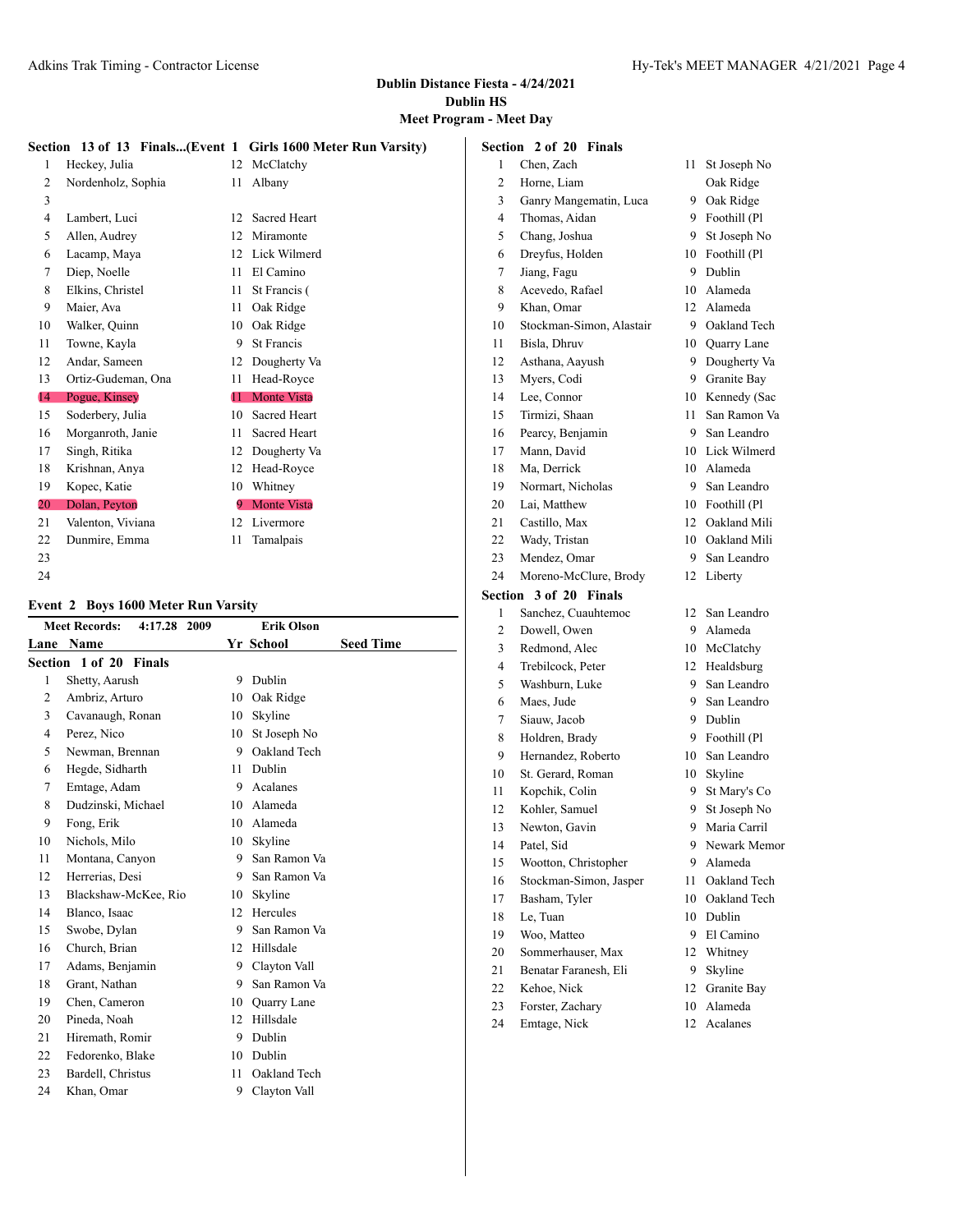#### **Meet Program - Meet Day**  $\overline{1}$

|    | Section 4 of 20 Finals(Event 2 Boys 1600 Meter Run Varsity) |    |                    |    | Section 6 of 20 Finals |    |                 |
|----|-------------------------------------------------------------|----|--------------------|----|------------------------|----|-----------------|
| 1  | Baldocchi, Antonello                                        |    | 11 Liberty         | 1  | Mittlestedt, Avery     | 9. | San Leandro     |
| 2  | Dacanay, Drew                                               | 10 | Piedmont           | 2  | DePeel, Cade           | 12 | Bella Vista     |
| 3  | Clark, Sam                                                  | 9  | <b>Monte Vista</b> | 3  | Sanderson, Grant       | 9  | Maria Carril    |
| 4  | Wilson, Adrian                                              | 9  | Woodside           | 4  | Page, Jason            | 11 | Maria Carril    |
| 5  | Velez, Christopher                                          | 11 | College Park       | 5  | Brownlow, Matteo       | 12 | St Mary's Co    |
| 6  | Crockett, William                                           | 10 | San Ramon Va       | 6  | Mates-Muchin, Leo      | 11 | Skyline         |
| 7  | Bassler, Kellen                                             | 12 | College Park       | 7  | Mattice, Deion         | 9  | Maria Carril    |
| 8  | Ruscica, Dario                                              | 10 | Whitney            | 8  | Stevens, Andrew        | 10 | Montgomery      |
| 9  | Barkve, Aidan                                               | 10 | Whitney            | 9  | Dye, Caden             | 10 | College Park    |
| 10 | Singh, Harsh                                                | 11 | San Ramon Va       | 10 | Pedrotti, Jimmy        | 12 | College Park    |
| 11 | DePeel, Cody                                                | 12 | <b>Bella Vista</b> | 11 | Ho, Ian                | 12 | Acalanes        |
| 12 | Mooney, Nathan                                              | 9  | Woodside           | 12 | Azevedo, Max           | 9  | Montgomery      |
| 13 | Fischer, Samuel                                             | 11 | College Park       | 13 | Borer, Alec            | 10 | Bellarmine C    |
| 14 | Graham, Zachary                                             | 9  | Woodside           | 14 | Welte, Reid            | 11 | Liberty         |
| 15 | Lira, Javier                                                |    | 12 Alameda         | 15 | Sargent, Patrick-Bruce | 12 | Dublin          |
| 16 | Louie, Raiden                                               | 9  | El Camino          | 16 | Leon, Jax              | Fr | McClatchy       |
| 17 | Lozares, Elijah                                             | 9  | Foothill (Pl       | 17 | Hymas, Evan            | 12 | Bella Vista     |
| 18 | Ng, Nathan                                                  | 11 | Alameda            | 18 | Dutta, Rahul           | 9  | Dublin          |
| 19 | Riordan, Richard                                            | 11 | St Joseph No       | 19 | Crane, Oscar           | 10 | Alameda         |
| 20 |                                                             |    |                    | 20 | Gill, Chase            | 11 | Oak Ridge       |
| 21 | Licea, Adrian                                               | 10 | St Mary's Co       | 21 | Budetti, Cameron       | 9  | Drew            |
| 22 | Redondo Pajaron, Diego                                      | 9  | Dougherty Va       | 22 | Lopez-Vaca, Alejandro  | 12 | Liberty         |
| 23 | Mazolewski, Adam                                            | 9  | De La Salle        | 23 | Gottlib, Yaniv         | 12 | Dougherty Va    |
| 24 | Kaiser, Anthony                                             | 10 | Bellarmine C       | 24 |                        |    |                 |
|    |                                                             |    |                    |    |                        |    |                 |
|    | Section 5 of 20 Finals                                      |    |                    |    | Section 7 of 20 Finals |    |                 |
| 1  | Lum, Matthew                                                |    | 12 Bellarmine C    | 1  | Passaro, Bruno         |    | 9 Lick Wilmerd  |
| 2  | Miller, Elijah                                              | 11 | Skyline            | 2  | Whitmore, Brendan      | 9  | Whitney         |
| 3  | Wagner, Jason                                               |    | Fr Miramonte       | 3  | Cheek, Misha           | 11 | Maria Carril    |
| 4  | Webster-Hawkins, Jeremy                                     | 10 | Kennedy (Sac       | 4  | Vincent-Blatter, Noah  | 10 | Maria Carril    |
| 5  | Chandra, Ishaan                                             | 9  | Dougherty Va       | 5  | Kethana, Arnav         | 11 | Dougherty Va    |
| 6  | Punjavi, Pranav                                             | 9  | Dougherty Va       | 6  | Eby, Alexander         | 9  | De La Salle     |
| 7  | Gee, Kevin                                                  | 11 | Hillsdale          | 7  | Wood, Michael          | 10 | Newark Memor    |
| 8  | Lum, Jacob                                                  | 11 | Dougherty Va       | 8  | Diaz, Diego            | 12 | Prospect        |
| 9  | York, Lucas                                                 | 9  | Healdsburg         | 9  | Fernandes, Dominic     | 10 | San Ramon Va    |
| 10 | Bharti, Mihir                                               | 12 | Dougherty Va       | 10 | Jensen, Zachary        | 11 | Woodcreek       |
| 11 | Dickenson, Ian                                              | 12 | Dougherty Va       | 11 | Jetter, Ryan           | 10 | Clayton Vall    |
| 12 | Bereket, Aman                                               | 9  | Skyline            | 12 | Jacobson, Ethan        | 10 | Woodcreek       |
| 13 | Wong, Koji                                                  | 9  | Dougherty Va       | 13 | Finn, Paul             |    | 10 Lick Wilmerd |
| 14 | Lee, Kevin                                                  |    | 10 Hercules        | 14 | Lam, Darius            | 11 | Oakland Tech    |
| 15 | Reed, Noah                                                  | 9  | Whitney            | 15 | Wong, Kaden            | 9  | Dublin          |
| 16 | Kazmierowski, Roan                                          | 11 | Miramonte          | 16 | Chu, Austin            | 10 | College Park    |
| 17 | Duncan, William                                             | 10 | Foothill (Pl       | 17 | Feraren, Maceo         | 12 | Hercules        |
| 18 | Bennett, Patrick                                            | 9  | Foothill (Pl       | 18 | Gonzalez, Kevin        | 10 | De La Salle     |
| 19 | Jensen, George                                              | 10 | St Joseph No       | 19 | Karnik, Shiven         | 9  | Foothill (Pl    |
| 20 | Kaneshiro, Devin                                            | 11 | Alameda            | 20 | Friel, Kent            | 11 | San Francisc    |
| 21 | Schmedding, Cayde                                           | 11 | Miramonte          | 21 | Lyons, Nicholas        | 10 | Jesuit          |
| 22 | Wolf, Nolan                                                 | 10 | <b>Monte Vista</b> | 22 | Sunzeri, Kevin         | 12 | Bella Vista     |
| 23 | Machado, Christopher                                        | 11 | Livermore          | 23 | Marron, David          | 12 | Acalanes        |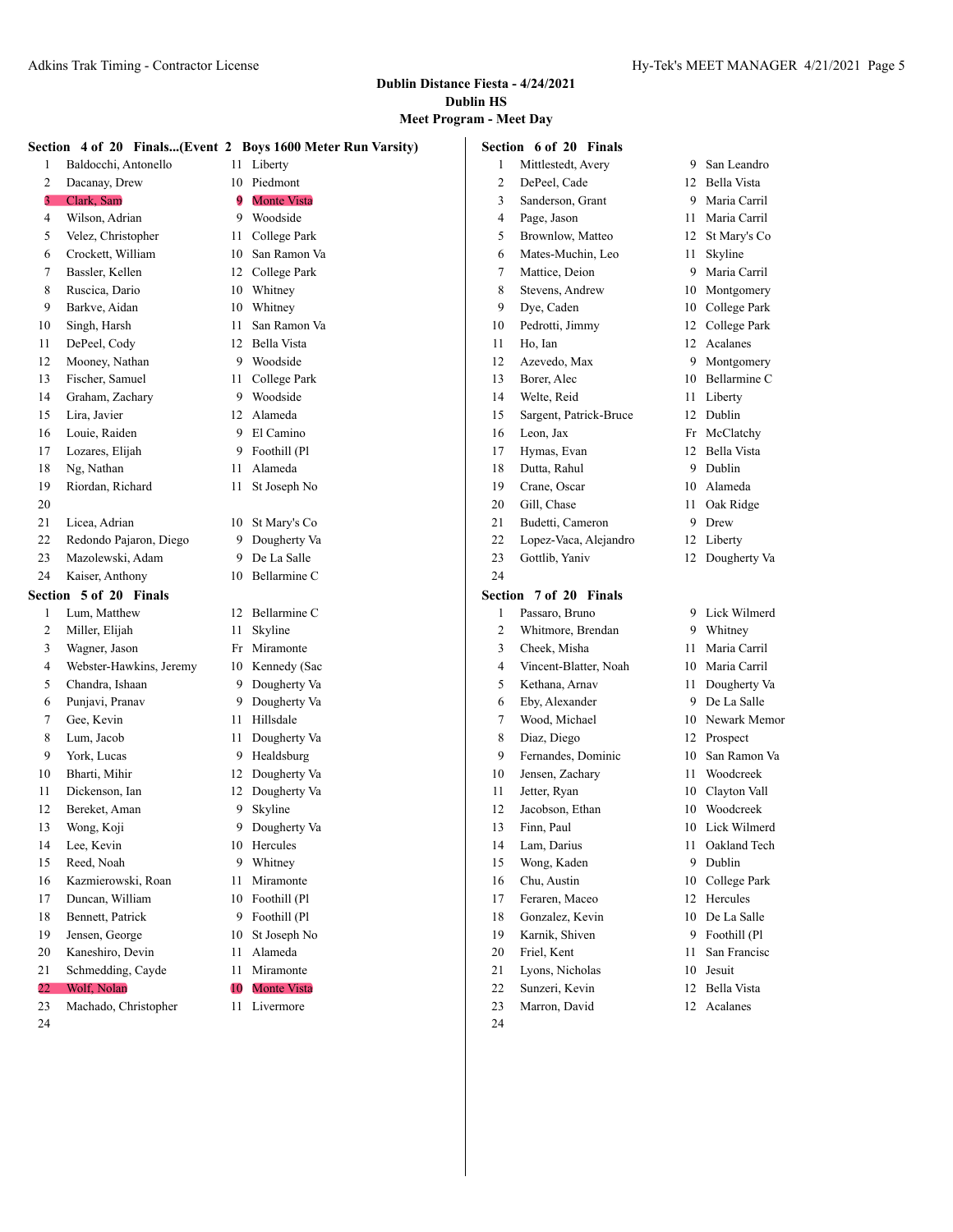# **Meet Program - Meet Day**

|               |                          |              | Section 8 of 20 Finals(Event 2 Boys 1600 Meter Run Varsity) |    | Section 10 of 20 Finals            |    |                    |
|---------------|--------------------------|--------------|-------------------------------------------------------------|----|------------------------------------|----|--------------------|
| 1             | Higareda, Christian      |              | 10 Newark Memor                                             | 1  | Coleman, Christopher               | 10 | De La Salle        |
| 2             | Urrutia Serrano, Eliseo  | 11           | Foothill (Pl                                                | 2  | Vickers, Gage                      | 12 | Dublin             |
| 3             | Takaha, Bryce            | 11           | Kennedy (Sac                                                | 3  | Murakami, Kellan                   | 11 | San Leandro        |
| 4             | Ortega, Max              | 12           | Liberty                                                     | 4  | Sekel, Gabriel                     | 10 | College Park       |
| 5             | Fifer, Nathan            | 10           | Montgomery                                                  | 5  | Li, Aaron                          | 12 | Bella Vista        |
| 6             | Bond, Miles              | 12           | Skyline                                                     | 6  | Lopez, Noah                        | 9  | Whitney            |
| 7             | Niedziejko, Austin       | 12           | Liberty                                                     | 7  | Lyons, James                       | 10 | Tamalpais          |
| 8             | Matsumoto, Tyler T       | 11           | Bellarmine C                                                | 8  | Yuen, Justin                       | 12 | Alameda            |
| 9             | Ambadi, Sriram           | 12           | Dougherty Va                                                | 9  | Ward, Andy                         | 12 | De La Salle        |
| 10            | Kuperman, Liam           | 11           | Alameda                                                     | 10 | Johnson, Otho                      | 12 | Granite Bay        |
| 11            | Hakola, Justin           | So           | Montgomery                                                  | 11 | Nacouzi, Rami                      | 10 | Montgomery         |
| 12            | Ortiz, Edgar             | 12           | Healdsburg                                                  | 12 | Osborne, Calum                     | 9  | College Park       |
| 13            | Fukuda, Derek            | 12           | Granite Bay                                                 | 13 | Alcaraz Parra, Erick               | 12 | Montgomery         |
| 14            | Guo, Lachlan             | 9            | Crystal Spri                                                | 14 | Stoffregen, Kyle                   | 12 | Liberty            |
| 15            | Klein, Owen              | 12           | Skyline                                                     | 15 | Hillis, Liam                       | 9  | Lick Wilmerd       |
| 16            | Horsfall, Luke           | $\mathbf{u}$ | <b>Monte Vista</b>                                          | 16 | Deanhardt, William                 | 12 | Miramonte          |
| 17            | Martinez, Alexander      | 11           | Dublin                                                      | 17 | Chin, Ryan                         | 11 | Foothill (Pl       |
| 18            | Elises, Francis          | 11           | Dublin                                                      | 18 | Ross, Ryan                         | 11 | Clayton Vall       |
| 19            | Freeman, Durell          | 11           | Skyline                                                     | 19 | McSweeney, Jonathan                | 11 | Bellarmine C       |
| 20            | Morthole, Lucas          | 11           | Montgomery                                                  | 20 | Agdassi, Kyan                      | 10 | St Francis (       |
| 21            | Lewis, Jaden             | 11           | Foothill (Pl                                                | 21 | Adas, Adam                         | 12 | Dougherty Va       |
| 22            | Nemie Jr., Quincy        | 10           | Newark Memor                                                | 22 | Garcia, Jaime                      | 12 | Bellarmine C       |
| 23            | Myers, Dean              | 9            | San Francisc                                                | 23 | Reth, Taedon                       | 11 | Dougherty Va       |
|               |                          |              |                                                             |    |                                    |    |                    |
|               |                          |              |                                                             | 24 |                                    |    |                    |
| 24<br>Section | 9 of 20 Finals           |              |                                                             |    | Section 11 of 20 Finals            |    |                    |
| 1             | Collister, Dylan         | 9.           | Tamalpais                                                   | 1  | Vorhauer, Ethan                    | 12 | <b>Monte Vista</b> |
| 2             | Woo, Ryan                | 10           | El Camino                                                   | 2  |                                    |    |                    |
| 3             | Gosling, Justin          | 11           | Woodside                                                    | 3  | Sanchez, Jaydan                    | 10 | De La Salle        |
| 4             | Hartlaub, Theo           | 10           | Alameda                                                     | 4  | Rapp, Jaden                        | 10 | Whitney            |
| 5             | Morris, Matthew          | 9            | Crystal Spri                                                | 5  | Lorence, William                   | 12 | Bella Vista        |
| 6             | Lee, Julien              | 9            | Piedmont                                                    | 6  | Briseno, Bode                      | 10 | Bella Vista        |
| 7             | Aubrecht, Alex           | 10           | Piedmont                                                    | 7  | Khuntia, Nik                       | 11 | Menlo              |
| 8             | Ballou, Fadi             | 12           | Archbishop M                                                | 8  | Boesch, Alex                       | 10 | Menlo              |
| 9             | Painter, Ryan            | 11           | St Mary's Co                                                | 9  | Espiritu, Orion                    | 10 | St Francis (       |
| 10            | Poulos, Krystian         | 11           | San Ramon Va                                                | 10 | Mullane, Matthew                   | 9  | St Francis (       |
| 11            | Lieske, Zax              | 12           | St Mary's Co                                                | 11 | Grijalba, David                    | 9  | Tamalpais          |
| 12            | Redmond, Colby           | 11           | San Ramon Va                                                | 12 | Muller, Nikolas                    | 10 | St Francis (       |
| 13            | Toernqvist, Sven (Linus) | 11           | Tamalpais                                                   | 13 | Opsasnick, Cheston                 |    | 11 St Francis (    |
| 14            | Cosio, Felipe            |              | Jr San Ramon Va                                             | 14 | Tan, Justin                        | 11 | Dublin             |
| 15            | Baril, Max               | 10           | College Park                                                | 15 | Thompson, Ethan                    | 12 | Casa Grande        |
| 16            | Santos, Harley           | 11           | College Park                                                | 16 | Leung, Devin                       | 12 | San Francisc       |
| 17            | Park, Jack               | 10           | Westmont                                                    | 17 | Dankowski, Jameson                 | 11 | Healdsburg         |
| 18            | Kirby, Kellen            | 9            | Bella Vista                                                 | 18 | Buhr, Hans                         | 10 | Woodside           |
| 19            | Bawolski, David          | 11           | College Park                                                | 19 | Dominguez, Andres                  | 12 | Hercules           |
| 20            | Adair, Allister          | 9            | San Francisc                                                | 20 |                                    | 11 | Lick Wilmerd       |
| 21            | Solorzano, Noe           | 12           | Alameda                                                     | 21 | Sibbitt, Dylan<br>Grondona, Draven | 10 | <b>Monte Vista</b> |
| 22            | Hurren, David            |              | 9 Whitney                                                   | 22 | Kropp, Ryan                        | 11 | Bellarmine C       |

- Jagannathan, Advait 10 Dublin
-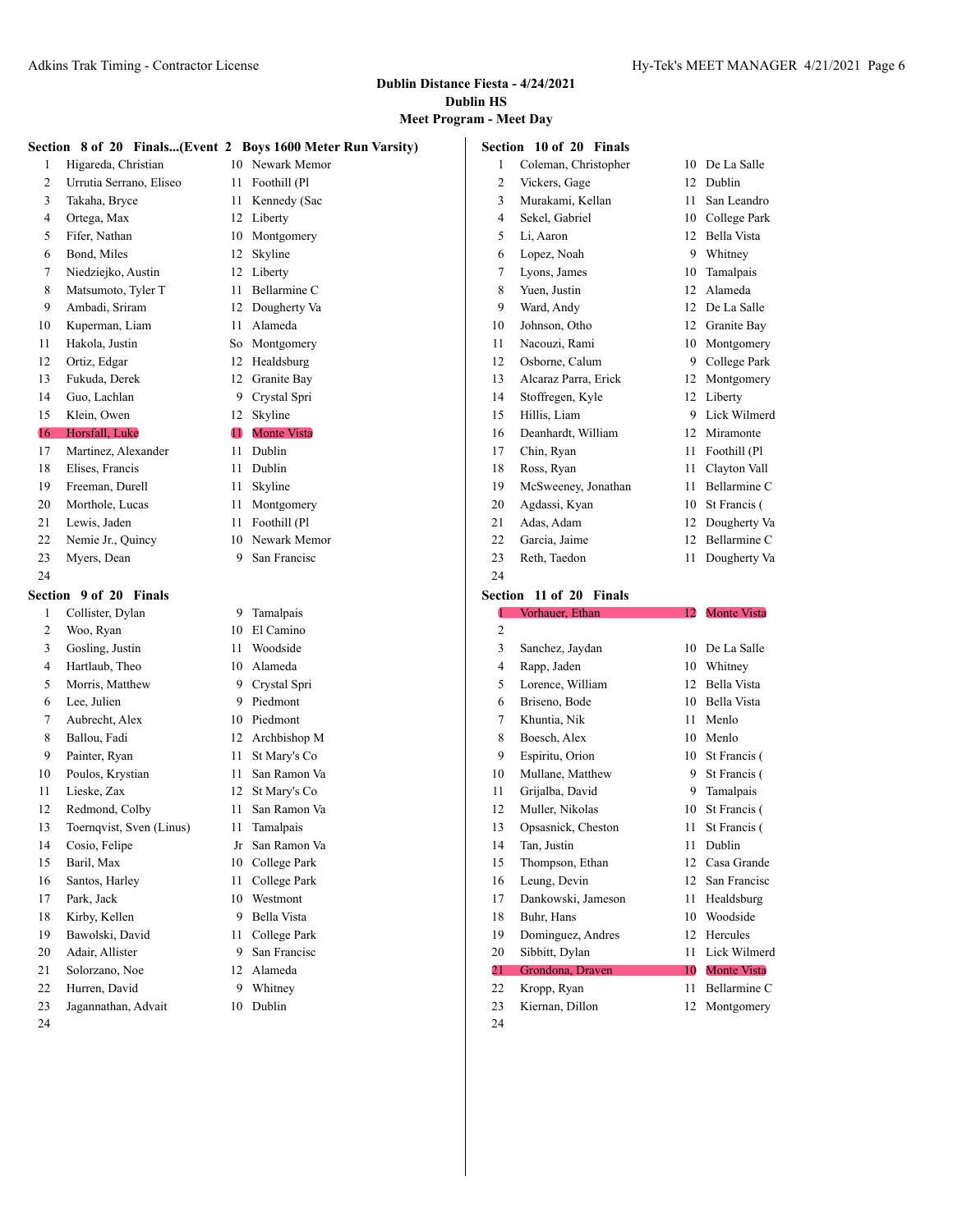### **Meet Program - Meet Day**

|    |                         |    | Section 12 of 20 Finals(Event 2 Boys 1600 Meter Run Varsity) |                | Section 14 of 20 Finals |      |                    |
|----|-------------------------|----|--------------------------------------------------------------|----------------|-------------------------|------|--------------------|
|    | Gober, Daniel           | 11 | Deer Valley                                                  | 1              | Walker, Alex            | 10   | Clayton Vall       |
| 2  | Petree, Nathan          | 10 | Bellarmine C                                                 | 2              | Papenfuss, Dylan        | 12   | Bellarmine C       |
| 3  | Santhakumar, Sharva     | 11 | Dublin                                                       | 3              | Elfenbaum, Jack         | 10   | Albany             |
| 4  | Connelly, Rowen         | 12 | Piedmont                                                     | 4              | Mohan, Kieran           | 11 - | Kennedy (Sac       |
| 5  | Chow, Ethan             | 12 | Acalanes                                                     | 5              | Raja, Adbdulsalam       | 10   | Bellarmine C       |
| 6  | Karr, Carson            | 9  | Oak Ridge                                                    | 6              | Herrmann, Nick          | 10   | Whitney            |
| 7  | McKeown, Liam           | 10 | Bellarmine C                                                 | 7              | Morgon, Matthew         | 11   | Dublin             |
| 8  | Farzan, Logan           | 9  | Acalanes                                                     | 8              | Young, Bryan            | 12   | Saratoga           |
| 9  | Lyman, Oliver           | 10 | Liberty                                                      | 9              | Ceja, Vincent           |      | 12 Heritage (Br    |
| 10 | Reynolds, Jonah         | 9  | Jesuit                                                       | 10             | Marimuthu, Surya        | 12   | Dublin             |
| 11 | Abel, Ryan              | 11 | Woodcreek                                                    | 11             | King, Ian               | 11   | Jesuit             |
| 12 | Snow, Justin            | 10 | California (                                                 | 12             | Mueller, Nick           |      | Hercules           |
| 13 | Walker, Murice          | 12 | Kennedy (Sac                                                 | 13             | Viswesvaran, Madhav     | 11   | Dougherty Va       |
| 14 | Krepelka, James         | 9  | San Francisc                                                 | 14             | Galinis, Kyle           | 11   | Newark Memor       |
| 15 | Altamirano, Jaret       | 11 | Hillsdale                                                    | 15             | Pereira, Colin          | 11   | St Francis (       |
| 16 | White, Christian        | 12 | Clayton Vall                                                 | 16             | Beeler, Richard         |      | 11 Livermore       |
| 17 | Lux, Fletcher           | 11 | McClatchy                                                    | 17             | Cross, Kieran           | 12   | Casa Grande        |
| 18 | Wilsey, Nick            | 12 | Lick Wilmerd                                                 | 18             | Donlan, Andrew          | 12   | Casa Grande        |
| 19 | Balla-Hawkins, Noah     | 10 | Bella Vista                                                  | 19             | Avalos, Ernesto         | 12   | Newark Memor       |
| 20 | Perez, Luke             | 12 | California (                                                 | 20             | Hussain, Armaan         | 11   | California (       |
| 21 | Ware, Alex              | 10 | Piedmont                                                     | 21             | Santana, Jake           |      | 12 Pacific Grov    |
| 22 | Wilson, Ryan            | O  | <b>Monte Vista</b>                                           | 22             | Marlatt, Logan          | 10   | <b>Bella Vista</b> |
| 23 | Tajiri, Joel            | 9  | Whitney                                                      | 23             | Elfenbaum, Benjamin     |      | 10 Albany          |
| 24 |                         |    |                                                              | 24             |                         |      |                    |
|    | Section 13 of 20 Finals |    |                                                              |                | Section 15 of 20 Finals |      |                    |
| 1  | Valle, Jaden            | 12 | Dublin                                                       | 1              | Deffner, Aiden          |      | 10 Menlo           |
| 2  | King, Griffin           | 11 | San Ramon Va                                                 | $\overline{2}$ | Zepeda, Jaime           | 11   | St Francis (       |
| 3  | Michelson, Moss         | 10 | Half Moon Ba                                                 | 3              | Chhazal, Aryam          | 12   | Dougherty Va       |
| 4  | Jones, Miles            | 9  | Oakland Tech                                                 | 4              | Theocheung, Aiden       | 12   | Bellarmine C       |
| 5  | Gibson, Spence          | 10 | Lick Wilmerd                                                 | 5              | Quemuel, Alexander      | 11.  | El Camino          |
| 6  | Delgadillo, Mateo       | 10 | Whitney                                                      | 6              | Frese, Angelo           | 11   | Newark Memor       |
| 7  | Joseph, Joshua          | 10 | Foothill (Pl                                                 | 7              | Ochoa, Diego            | 11   | Newark Memor       |
| 8  | Omega, Tyler            | 9  | Dougherty Va                                                 | 8              | Rodriguez, Dominick     | 11   | Clayton Vall       |
| 9  | Baptista, Dylan         | 10 | Liberty                                                      | 9              | Dennis, William         | 12   | Menlo-Athert       |
| 10 | Nash, Harrison          | 12 | Half Moon Ba                                                 | 10             | Zamora, Isaiah          | 12   | Bellarmine C       |
| 11 | Carroll, Luke           | 9  | Oak Ridge                                                    | 11             | Cauchi, Mateo           | 11   | Archbishop M       |
| 12 | Draper, Dylan           | 11 | California (                                                 | 12             | Baird, Luke             |      | 12 Casa Grande     |
| 13 | Dalsing, Hayden         |    | 12 Montgomery                                                | 13             | Olah, Brandon           |      | 10 Whitney         |
| 14 | Long, Parker            |    | 10 Piedmont                                                  | 14             | Meeker, Nicholas        |      | 12 Archbishop M    |
| 15 | Green, Sean             | 9. | Lick Wilmerd                                                 | 15             | Nguyen, Tyler           |      | 12 Bellarmine C    |
| 16 | Gubera, Sean            | 10 | Maria Carril                                                 | 16             | Erickson, Wyatt         | 11.  | Freedom            |
| 17 | Choe, Benjamin          | 10 | Maria Carril                                                 | 17             | McCauley, Ryan          | 12   | Alhambra           |
| 18 | Hardy, Chase            | 12 | Westmont                                                     | 18             | Davis, Ricky            | 10   | Miramonte          |
| 19 | Vohra, Soham            | 10 | Bellarmine C                                                 | 19             | Patel, Asher            |      | 9 Miramonte        |
| 20 | Rajarathinam, Kaushik   | 11 | Foothill (Pl                                                 | 20             | Scannell, Andrew        |      | 12 Skyline         |
| 21 | Kachare, Shon           | 9  | Foothill (Pl                                                 | 21             | Vu, Benthan             |      | 12 Bellarmine C    |
| 22 | Woofter, Conor          | 12 | Dublin                                                       | 22             | Rao, Niyanth            |      | 12 Saratoga        |
| 23 | Atkin, Addison          |    | 12 Granite Bay                                               | 23             | Wong, Colin             |      | 10 Foothill (Pl    |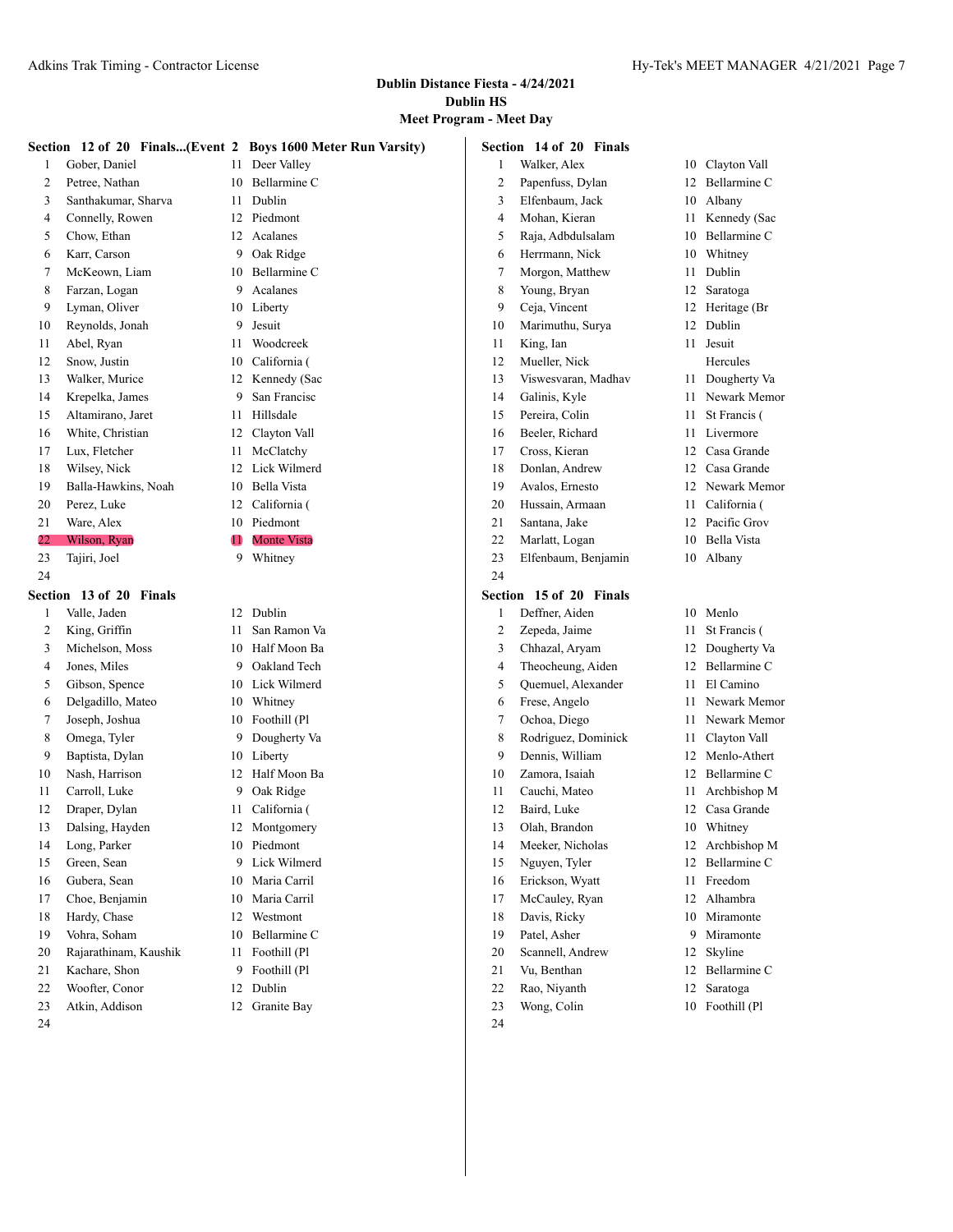|                |                         |    | Section 16 of 20 Finals(Event 2 Boys 1600 Meter Run Varsity) |    | Section 18 of 20 Finals  |    |                    |
|----------------|-------------------------|----|--------------------------------------------------------------|----|--------------------------|----|--------------------|
| 1              | Rucker, Arlo            | 11 | St Joseph No                                                 | 1  | Osterberg, Lars          | 12 | Menlo-Athert       |
| 2              | Martinez, Chris         | 10 | Newark Memor                                                 | 2  | Turpin, Cole             | 11 | Dublin             |
| 3              | Downing, Cooper         | 11 | Piedmont                                                     | 3  | Salinamakki, Chinmaya    | 12 | Dougherty Va       |
| 4              | Richey, Calvin          |    | 12 Heritage (Br                                              | 4  | Pinkel, Ben              | 11 | Bellarmine C       |
| 5              | Jamieson, Cole          | 10 | Whitney                                                      | 5  | Glanville, Jack          | 11 | Bellarmine C       |
| 6              | Conner, Preston         | 11 | Jesuit                                                       | 6  | DePiero, Dominic         | 11 | Heritage (Br       |
| 7              | Lin, Ethan              | 11 | Tamalpais                                                    | 7  | Parr, Nicholas           | 12 | Sir Francis        |
| 8              | Fernandes, Alexandre    | 11 | Dougherty Va                                                 | 8  | Stein, Jack              | 11 | Piedmont           |
| 9              | Hirth, Kyle             | 12 | Maria Carril                                                 | 9  | Phillips, Hunter         | 12 | Deer Valley        |
| 10             | Ixtabalan Argueta, Andy | 10 | Skyline                                                      | 10 | Lee, Evan                | 9  | Sir Francis        |
| 11             | Benedetti, Dante        | 12 | Maria Carril                                                 | 11 | Garcia, Diego            | 11 | Dougherty Va       |
| 12             | Cyphers, Alex           | 10 | Healdsburg                                                   | 12 | Young, Grayson           | 12 | Dublin             |
| 13             | Giannini, Vincent       | 11 | Dublin                                                       | 13 | Vasquez, Cruz            | 10 | Summerville        |
| 14             | Ransford, Aidan         | 12 | Whitney                                                      | 14 | Sternfels, Thomas        | 11 | Tamalpais          |
| 15             | Frida, Jack             | 10 | Bellarmine C                                                 | 15 | McCorquodale, Adam       | 11 | Maria Carril       |
| 16             | Marlatt, Bruce          | 12 | Bella Vista                                                  | 16 | Dietlin, Jake            | 12 | Casa Grande        |
| 17             | Lewis, Nic              |    | 12 Liberty                                                   | 17 | Kachare, Prithu          |    | 12 Foothill (Pl    |
| 18             | Contreras, Vincente     | 11 | St Mary's                                                    | 18 | Durante, Julian          | 12 | Sir Francis        |
| 19             | Mortimer, Collin        | 12 | Piedmont                                                     | 19 | Grubbs, Jonah            | 11 | Sir Francis        |
| 20             | Saxton, Liam            | 9  | Archbishop M                                                 | 20 | Esparza, Troy            | 10 | Oak Ridge          |
| 21             | Turner, Callum          | 10 | Whitney                                                      | 21 | Cazares, Emilio          | 12 | Alameda            |
| 22             | Guliaev, Nicholas       | 12 | College Park                                                 | 22 | Bojdak-Yates, Naftali    | 12 | Berkeley           |
| 23             | Hartney, Riley          | 12 | St Mary's Co                                                 | 23 | Chadwick, Byron          | 12 | Whitney            |
| 24             |                         |    |                                                              | 24 |                          |    |                    |
|                | Section 17 of 20 Finals |    |                                                              |    | Section 19 of 20 Finals  |    |                    |
| 1              | Melkote, Nikhil         | 12 | Dougherty Va                                                 | 1  | McCarthy, Calvin         | 12 | Sir Francis        |
| $\overline{2}$ | Basaldua, Dominic       | 12 | Acalanes                                                     | 2  | Wolford, Nate            | 11 | Sir Francis        |
| 3              | Bhatnagar, Raghav       | 11 | Dougherty Va                                                 | 3  | Sample, Keene            | 12 | Liberty            |
| 4              | Gee, Tyler              | 10 | Woodcreek                                                    | 4  | Trampe, Daniel           |    | 11 Dublin          |
| 5              | Sarmenta, Joseph        | 12 | Bellarmine C                                                 | 5  | Badcock, Shane           | 10 | Dougherty Va       |
| 6              | Kawabata, Tad           | 11 | Newark Memor                                                 | 6  | Lalonde, Tristan         | 11 | Bellarmine C       |
| 7              | Offerman, Tyler         | 11 | Jesuit                                                       | 7  | Abdelmagid, Ashraf       | 12 | Dougherty Va       |
| 8              | Turpin, Joshua          | 11 | Dublin                                                       | 8  | Song, David              | 11 | Alameda            |
| 9              | Phillips, Drew          | 12 | San Francisc                                                 | 9  | Wiley, Joseph            | 11 | McClatchy          |
| 10             | Beaube, Aaron           | 12 | Casa Grande                                                  | 10 | Overaa, Eric             | 11 | Sir Francis        |
| 11             | Mendez-Sanchez, Jacobo  | 11 | San Leandro                                                  | 11 | Callon, Ben              | 12 | Bellarmine C       |
| 12             | Sarda, Aryan            | 11 | California (                                                 | 12 | Morello, Sean            |    | 10 Albany          |
| 13             | Spitzler, Adam          |    | 12 Lick Wilmerd                                              | 13 | Subramanian, Arjun       |    | 12 Foothill (Pl    |
| 14             | Kumar, Tanish           | 12 | Dublin                                                       | 14 | Ahmed, Talha             |    | 10 Newark Memor    |
| 15             | Eakin, Tyler            | O  | <b>Monte Vista</b>                                           | 15 | Loughery, John           | 44 | <b>Monte Vista</b> |
| 16             | Taylor, Christian       | 10 | Piedmont                                                     | 16 | Tran, Adrian             |    | 11 Dublin          |
| 17             | Harrod, Connor          |    | 12 Bella Vista                                               | 17 | Finta, Jason             |    | 12 Whitney         |
| 18             | Shangle, Suvan          | 11 | Dublin                                                       | 18 | Peterson, Simon          |    | 12 Maria Carril    |
| 19             | Municio, Daniel         | 10 | Dougherty Va                                                 | 19 | Rodriguez Lopez, Oswaldo | 11 | Maria Carril       |
| 20             | Firman, Cody            | 10 | College Park                                                 | 20 | Richards, Andrew         | 10 | Dougherty Va       |
| 21             | Manjrekar, Sharvin      | 11 | Dublin                                                       | 21 | Ahmed, Muhammed          |    | 12 Newark Memor    |
| 22             | Calegari, Luke          | 10 | Sir Francis                                                  | 22 | Bushell, Ian             | 12 | <b>Monte Vista</b> |
| 23             |                         |    |                                                              |    |                          |    |                    |
|                | Le, Kellen              |    | 12 Prospect                                                  | 23 | Aliaga, Casper           |    | 12 Bellarmine C    |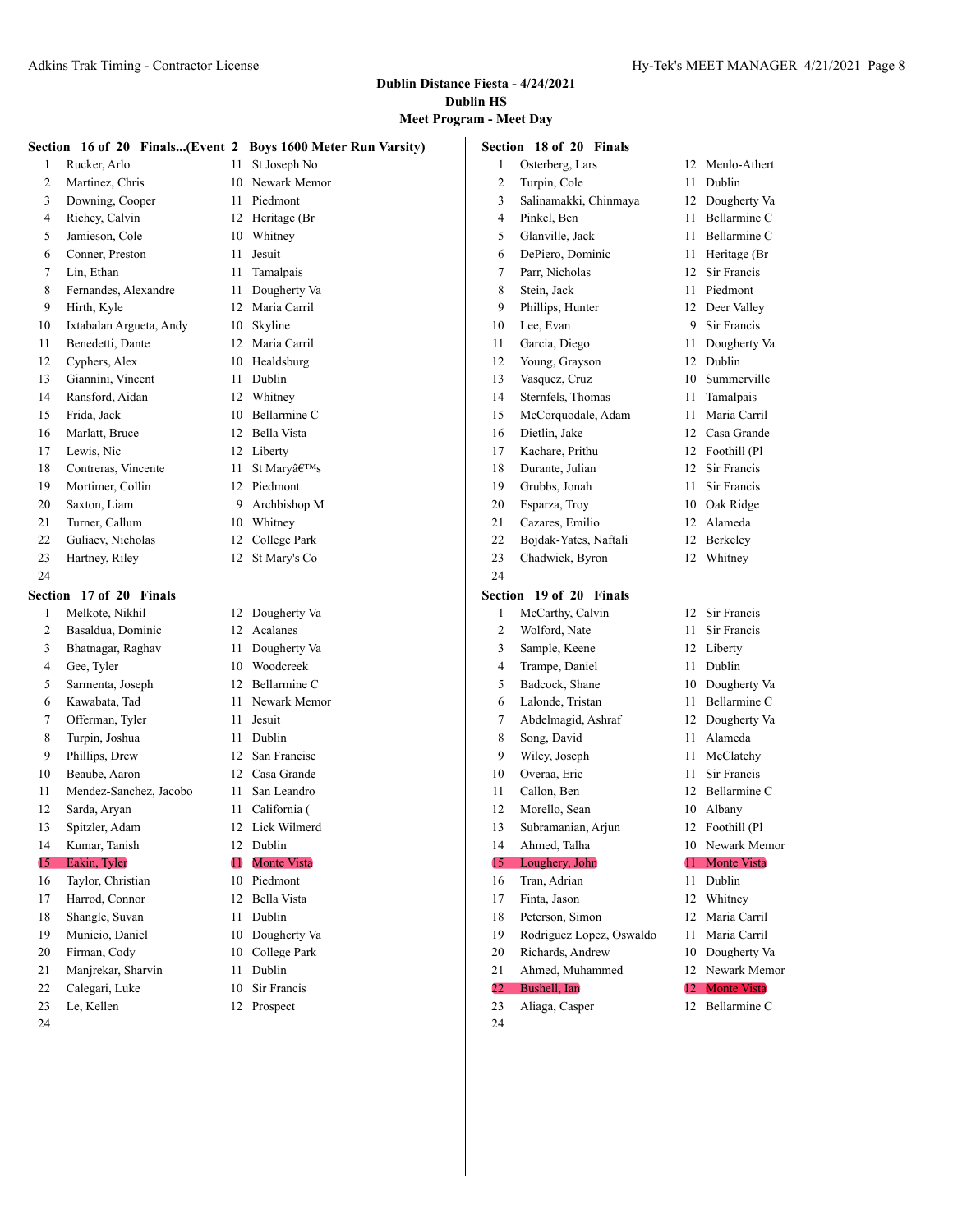# **Meet Program - Meet Day**

|    |                           |                  | Section 20 of 20 Finals(Event 2 Boys 1600 Meter Run Varsity) |
|----|---------------------------|------------------|--------------------------------------------------------------|
| 1  | Peattie, Colin            | 12 <sup>2</sup>  | Bellarmine C                                                 |
| 2  | Topper, Galen             | 12 <sup>12</sup> | Bellarmine C                                                 |
| 3  | Topper, Nolan             | 12 <sup>1</sup>  | Bellarmine C                                                 |
| 4  | Salcido, Ajani            | 12 <sup>2</sup>  | Jesuit                                                       |
| 5  | Carney, Caden             | 11               | Tamalpais                                                    |
| 6  | Lamoureux, Alex           | 10               | College Park                                                 |
| 7  | Iden, Taylor              |                  | 12 Archbishop M                                              |
| 8  | Vaisset-Fauvel, Sebastian |                  | 12 College Park                                              |
| 9  | Andrews, Kevin            | 12 <sub>1</sub>  | Los Altos                                                    |
| 10 | Julian, Michael           | 11               | The York Sch                                                 |
| 11 | Hunt, Tyler               | 10               | Acalanes                                                     |
| 12 | Hite, Owen                | 12               | Casa Grande                                                  |
| 13 | Mathur, Aakersh           |                  | 12 Monte Vista                                               |
| 14 | Sulivan, Elijah           | 11               | St Mary's                                                    |
| 15 | Pretre, Justin            | 10               | Menlo                                                        |
|    |                           |                  | Maria Carril                                                 |
| 16 | Vieyra, Noe               | 11               |                                                              |
| 17 | Scharber, Tomoki          | 12               | Tamalpais                                                    |
| 18 | Yarwood, Christian        | 12               | Bellarmine C                                                 |
| 19 | Vaca, Daniel              | 12 <sup>12</sup> | Bellarmine C                                                 |
| 20 | Yanashita, Ryunosuke      | 11               | Bellarmine C                                                 |
| 21 | Swanson, Jacob            | 10               | Jesuit                                                       |
| 22 | Hite, William             | 12               | Casa Grande                                                  |
| 23 | Babby, Nathan             | 12               | De La Salle                                                  |
| 24 |                           |                  |                                                              |

#### **Event 3 Girls 800 Meter Run Varsity**

|      | <b>Meet Records:</b>      | 2:08.99 3/17/2018 | <b>Alyssa Brewer</b> |                  |
|------|---------------------------|-------------------|----------------------|------------------|
| Lane | <b>Name</b>               |                   | Yr School            | <b>Seed Time</b> |
|      | Section 1 of 15 Finals    |                   |                      |                  |
| 1    | Sally, Ava                | 9                 | Skyline              |                  |
| 2    | Lohmeier, Sarah           | 9                 | Carondelet           |                  |
| 3    | Torres, Daisy             | 11                | San Leandro          |                  |
| 4    | Hann, Danielle            | 11                | Bella Vista          |                  |
| 5    | Balasubramanian, Swetha   | 10                | California (         |                  |
| 6    | Ragsdale, Julia           | 12                | Crystal Spri         |                  |
| 7    | Kuperman, Makayla         | 9                 | Alameda              |                  |
| 8    | Sharda, Saesha            | 9                 | Amador Valle         |                  |
| 9    | Cicchitto, Sydney         | 11                | California (         |                  |
| 10   | Owen, Elise               | 12                | Montgomery           |                  |
| 11   | Patel, Palna              | 9                 | Dublin               |                  |
| 12   | Vakula, Jayathi           | 9                 | Dublin               |                  |
| 13   | Weaver, Jewell            | 12                | San Ramon Va         |                  |
| 14   | Pan, Emma                 | 9                 | Northgate            |                  |
| 15   | Javidi Parsijani, Anahita | 11                | Northgate            |                  |
| 16   | McMahon, June             | 10                | Carondelet           |                  |

|                | <b>Section 2 of 15 Finals</b> |        |                 |
|----------------|-------------------------------|--------|-----------------|
| 1              | Chilton, Sammie               |        | 12 Crystal Spri |
| $\overline{c}$ | Rante, Kiana-Arielle          | 11     | Newark Memor    |
| 3              | Baade, Chloe                  |        | 11 Bella Vista  |
| 4              | Hausmann, Chloe               |        | 9 Carondelet    |
| 5              | Del Rosario, Anabella         |        | 11 San Lorenzo  |
| 6              | Ho, Trisha                    | 9.     | Oakland Char    |
| 7              | Gilman, Michelle              |        | 11 Dublin       |
| 8              | Cox. Caroline                 |        | 9 St Francis    |
| 9              | Chan, Nicole                  |        | 10 St Joseph No |
| 10             | Mittelstedt, Abigail          | 12     | San Leandro     |
| 11             | Espinoza, Valeria             | 10     | Heritage (Br    |
| 12             | Bettencourt, Taylor           | 9.     | Whitney         |
| 13             | Davies, Ruby                  |        | 9 Skyline       |
| 14             | Keyes, Sierra                 | 9      | San Ramon Va    |
| 15             | Khuu, Hilary                  | $11 -$ | Hercules        |
| 16             | Ramos, Fatima                 | 10     | Newark Memor    |
|                | Section 3 of 15 Finals        |        |                 |
| 1              | Lewis, Midori                 | 11     | California (    |
| 2              | O'Neil, Helen                 |        | 10 Acalanes     |
| 3              | Liu. Patricia                 | 9.     | San Ramon Va    |
| 4              | Kennedy, Grace                |        | 12 San Ramon Va |
| 5              | Clinton, Joelle               |        | 9 Carondelet    |
| 6              | Swenson, Amelia               |        | 9 Bella Vista   |
| 7              | Edens, Isabella               | 9      | St Joseph No    |
| 8              | Campbell, Collette            | 11.    | Bella Vista     |
| 9              | Anderman, Rebecca             |        | 10 College Prep |
| 10             | Davis, Livia                  |        | 9 Acalanes      |
| 11             | Henderson, Kirsten            | 9      | Summerville     |
| 12             | Rojas, Daniella               |        | 12 San Leandro  |
| 13             | Gupta, Shriya                 |        | 11 Dublin       |
| 14             | Luby, Makena                  |        | 10 Skyline      |
| 15             | Rodriguez Yanez, Bianca       | 9.     | Newark Memor    |
| 16             | Agosta-Lyon, Ally             | 10     | Crystal Spri    |
| Section        | 4 of 15 Finals                |        |                 |
| 1              | Goldstein, Susanne            | 12     | Berkeley        |
| 2              | Ahern, Laine                  | 12     | San Ramon Va    |
| 3              | Zimmerman, Chloe              | 11     | Heritage (Br    |
| 4              | Sieu, Jaida                   | 11     | St Joseph No    |
| 5              | Romagna, Emilia               | 9      | Livermore       |
| 6              | Corral, Isabella              | 9      | St Joseph No    |
| 7              | Urbina, Glenda                | 10     | San Lorenzo     |
| 8              | Ferran, Emma                  | 10     | Livermore       |
| 9              | Rivera Arevalo, Sara          | 11     | Maria Carril    |
| 10             | Grimes, Emily                 | 12     | Berkeley        |
| 11             | Wohl, Maya                    | 9      | Crystal Spri    |
| 12             | Wooden, Sydney                | 12     | Bella Vista     |
| 13             | Tanaka, Akiko                 | 9      | Half Moon Ba    |
| 14             | Dougherty, Aiko               | 12     | Berkeley        |
| 15             | Carrada, Jennifer             | 12     | Healdsburg      |
| 16             | Mirsepahi, Jasmyn             | 10     | Crystal Spri    |
|                |                               |        |                 |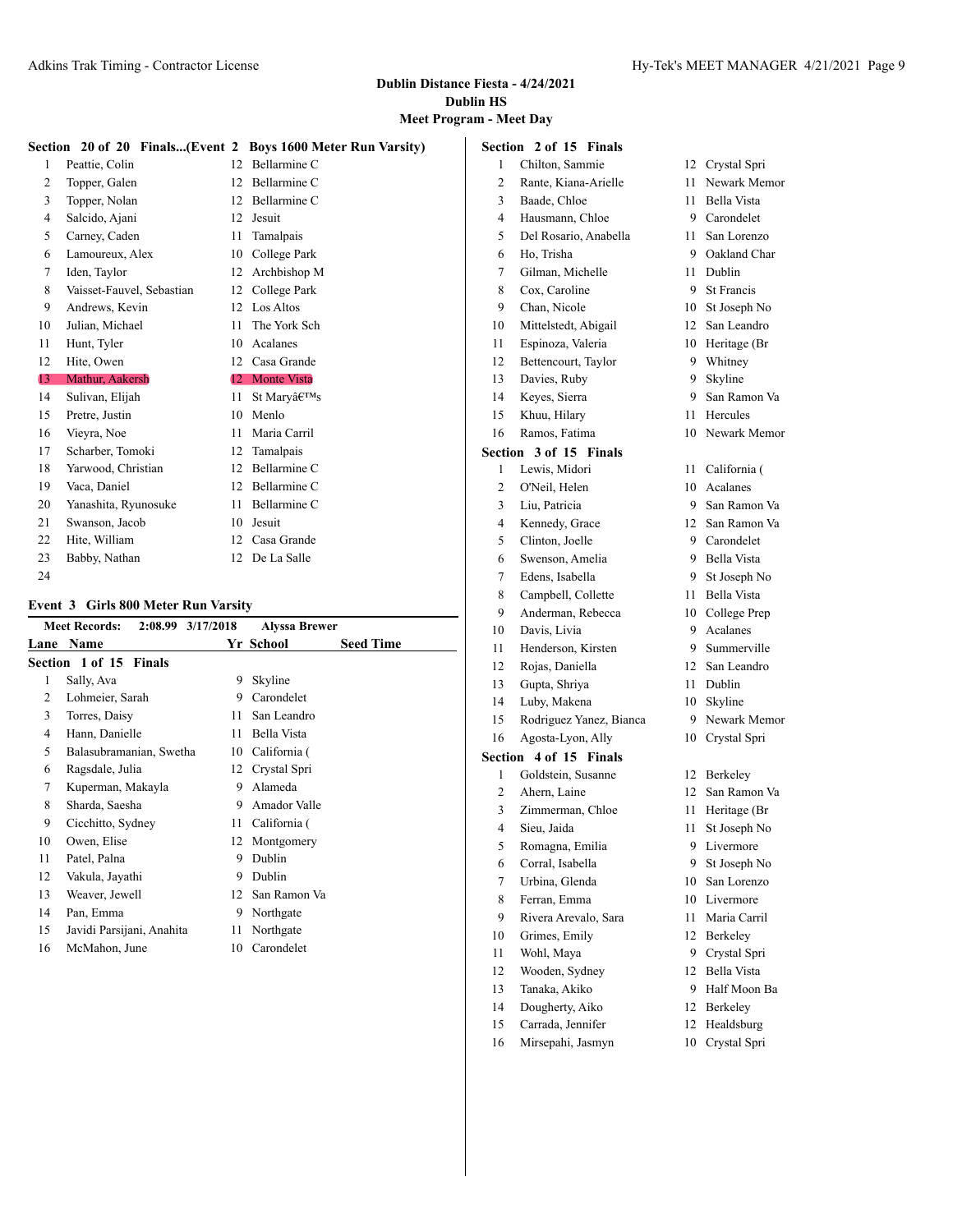|         |                         |     | Section 5 of 15 Finals(Event 3 Girls 800 Meter Run Varsity) |                | Section 8 of 15 Finals |      |                    |
|---------|-------------------------|-----|-------------------------------------------------------------|----------------|------------------------|------|--------------------|
| 1       | Malloy, Megan           | 10  | Northgate                                                   | 1              | Chavez, Ariana         |      | 12 San Leandro     |
| 2       | Goode, Leiah            | 10  | St Mary's Co                                                | 2              | Cuniberti, Lily        | 9    | Maria Carril       |
| 3       | Diaz, Kiana             | 9   | Skyline                                                     | 3              | Brooks, Kaiya          | 10   | Crystal Spri       |
| 4       | Chang, Kristin          | 12  | Crystal Spri                                                | 4              | Rudensky, Helena       | 9    | Skyline            |
| 5       | Combs, Albertine        | 10  | Amador Valle                                                | 5              | Beck, Chloe            |      | 10 Heritage (Br    |
| 6       | Ahsan, Zara             | 9   | Skyline                                                     | 6              | Seven, Charlotte       | 9    | Skyline            |
| 7       | DiBella, Kristen        | 11  | Piedmont                                                    | 7              | Soller, Meliya         |      | 12 Berkeley        |
| 8       | Nelson, Kendall         | 10  | <b>Monte Vista</b>                                          | 8              | Shamir, Emma           |      | 12 Berkeley        |
| 9       | Combs, Audrey           | 9   | Amador Valle                                                | 9              | Shangle, Trisha        | 11   | Dublin             |
| 10      | Wan, Karen              | 10  | Foothill (Pl                                                | 10             | Silver, Natalie        | 11   | Archbishop M       |
| 11      | Padillia, Yahslyn       | 11  | San Leandro                                                 | 11             | Wadsworth, Erin        | 10   | San Francisc       |
| 12      | Pugh, Grace             | 12  | Clayton Vall                                                | 12             | Sunseri, Macie         | 10   | Oak Ridge          |
| 13      | Bikle, Anna             | 11  | Half Moon Ba                                                | 13             | Kennedy, Megan         | 11   | Miramonte          |
| 14      | Palmer, Abigail         | 9   | Acalanes                                                    | 14             | Delgado, Elissa        |      | 10 Dublin          |
| 15      | Exley, Rene             | 9   | Newark Memor                                                | 15             | Gunter, Mae            | 10   | College Park       |
| 16      | Keele, Darci            | 10  | Bella Vista                                                 | 16             | Curran, Kaitlyn        | 12   | San Ramon Va       |
|         | Section 6 of 15 Finals  |     |                                                             |                | Section 9 of 15 Finals |      |                    |
| 1       | Concepcion, Kate        | 12  | Carondelet                                                  | 1              | Mathiesen, Isabella    | 9.   | Maria Carril       |
| 2       | Pierce, Grace           | 12  | Whitney                                                     | 2              | Moe, Kira              | 9    | Maria Carril       |
| 3       | Vargas, Pamela          | 9   | St Francis                                                  | 3              | Fulgencio Gomez, Milly |      | 11 Prospect        |
| 4       | Wirz, Emma              | 11  | Miramonte                                                   | 4              | Radlinsky, Melissa     | 12   | Westmont           |
| 5       | Becerril, Magdalena     | 9   | St Francis                                                  | 5              | Weckwerth, Katherine   |      | 12 Amador Valle    |
| 6       | Duran-jakubec, Layla    | 12  | California (                                                | 6              | Ghoshal, Ariya         | 10-  | <b>Monte Vista</b> |
| 7       | Boyle, Chloe            | 9   | Acalanes                                                    | 7              | Zanni, Olivia          | 11   | Woodcreek          |
| 8       | Dobson, Emma            | 9   | <b>St Francis</b>                                           | 8              | Swanson, Mary          | 11   | Northgate          |
| 9       | Sappenfield, Alice      | 10  | San Francisc                                                | 9              | Zertuche, Lydia        |      | 12 Archbishop M    |
| 10      | Green, Josie            | 10  | Oakland Tech                                                | 10             | Curry, Colleen         |      | 12 Berkeley        |
| 11      | Minkstein, Julia        | 12  | Half Moon Ba                                                | 11             | Rotman, Talia          | 11   | College Prep       |
| 12      | Britton, Kimberlee      | 12  | Livermore                                                   | 12             | Zutshi, Sheen          | 11 - | Archbishop M       |
| 13      | Kirchner, Brooke        | 10  | St Francis                                                  | 13             | Ohashi, Nao            | 9    | Menlo-Athert       |
| 14      | Stein, Sofia            | 10  | Lick Wilmerd                                                | 14             | Ho, Reyna              | 12   | Oakland Mili       |
| 15      | Leek, Sujin             | 11  | Livermore                                                   | 15             | Stempel, Kamryn        | 10   | Woodcreek          |
| 16      | Tokubo, Kara            | 9   | Newark Memor                                                | 16             | Trebilcock, Maggie     |      | 10 Healdsburg      |
| Section | 7 of 15 Finals          |     |                                                             | <b>Section</b> | 10 of 15 Finals        |      |                    |
| 1       | Modak, Shreya           | 10  | Amador Valle                                                | 1              | Schwarz, Jamie         |      | 9 Piedmont         |
| 2       | Green, Nathalie         | 11  | Miramonte                                                   | 2              | Zink, Yasha            | 11   | Tamalpais          |
| 3       | White, Anita            | 9   | St Francis                                                  | 3              | Martin, Hope           |      | 10 Montgomery      |
| 4       | Rosenbaum, Emilee       |     | 10 Woodcreek                                                | 4              | Williamson, Kylie      |      | 11 Carondelet      |
| 5       | Felsted, Audrey         | 11. | St Francis                                                  | 5              | Kambouridis, Silvia    |      | 11 Skyline         |
| 6       | Arndt, Alison           |     | 11 Carondelet                                               | 6              | Deemer, Jordan         |      | 12 Woodside        |
|         | Nix, Shannon            | 9.  | <b>Monte Vista</b>                                          | 7              | Strawn, Ryann          | 9    | St Francis         |
| 8       | Martinez, Arianna       | 9   | Summerville                                                 | 8              | Johnson, Lena          |      | 12 Acalanes        |
| 9       | Rexroad, Abbie          | 11  | St Francis                                                  | 9              | Foxworthy, Kendall     | 9.   | Carondelet         |
| 10      | Sheehan, Reilly         | 11  | Crystal Spri                                                | 10             | Witherell, Daphne      | 10   | St Francis         |
| 11      | Ellis, Ava              | 10  | St Francis                                                  | 11             | Quigley, Paige         | 10   | St Francis         |
| 12      | Say, Jaime              | 11  | Miramonte                                                   | 12             | Sabbe, Rachel          | 12   | San Ramon Va       |
| 13      | Marshall, Lily          | 10  | Kennedy (Sac                                                | 13             | Lai, Katie             | 11 - | Dublin             |
| 14      | Chareonsuphiphat, Ellie | 12  | St Joseph No                                                | 14             | Hosokawa, Katy         |      | 11 Alameda         |
| 15      | McWeeny, Molly          | 11  | Piedmont                                                    | 15             | Addison, Jayla         | 9    | Carondelet         |
| 16      | Alvarado, Joliese       |     | 12 Kennedy (Sac                                             | 16             | Larrieta Ceron, Karina |      | 9 Skyline          |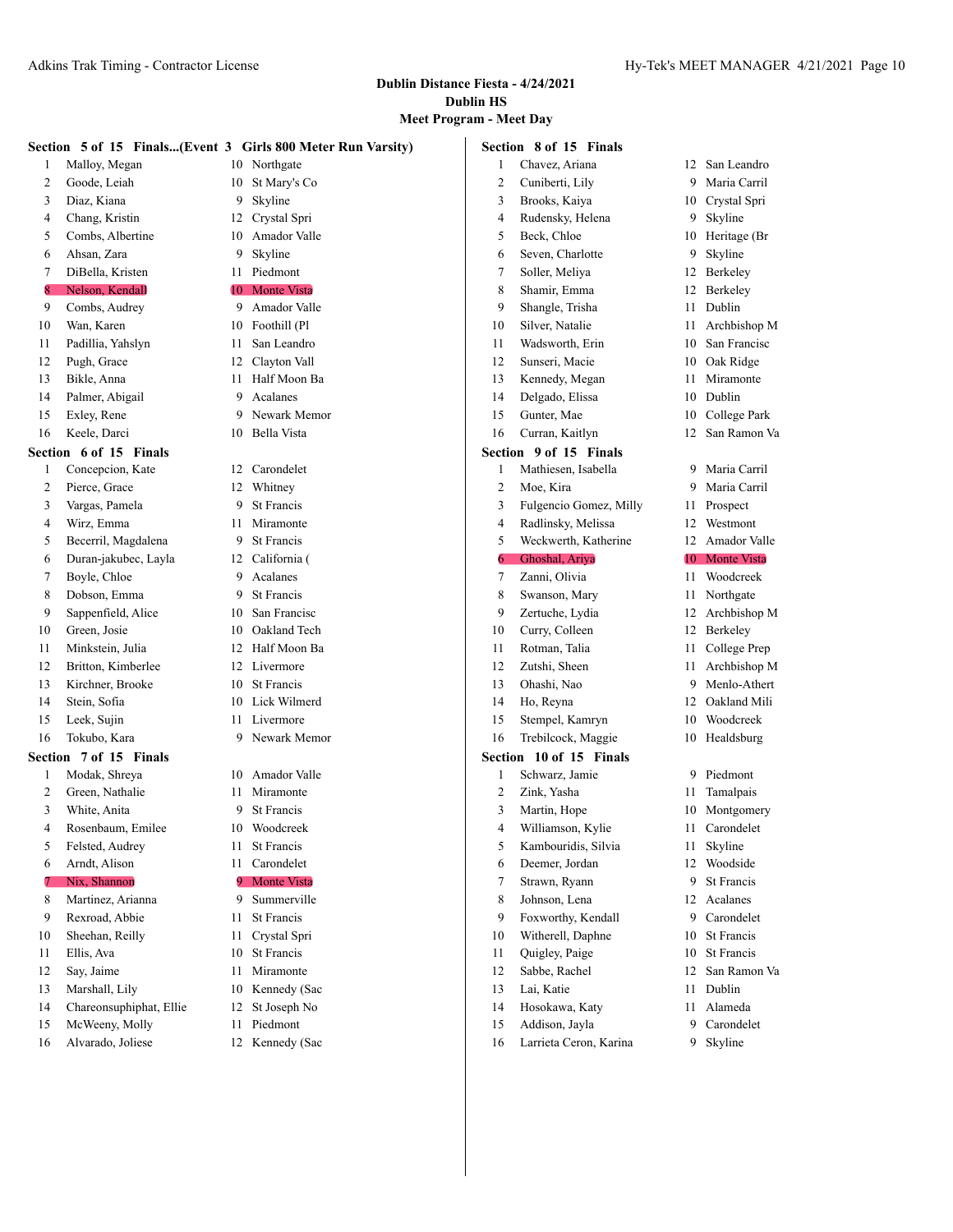**Meet Program - Meet Day**

|    |                          |    | Section 11 of 15 Finals(Event 3 Girls 800 Meter Run Varsity) |    | Section 14 of 15 Finals                   |    |                               |
|----|--------------------------|----|--------------------------------------------------------------|----|-------------------------------------------|----|-------------------------------|
| 1  | Richey, Elizabeth        | 10 | Woodcreek                                                    | 1  | Kiepen, Jules                             | 44 | <b>Monte Vista</b>            |
| 2  | Crosthwait, Eloise       | 11 | San Ramon Va                                                 | 2  | Kaelber, Lillian                          | 9  | St Francis (                  |
| 3  | Wolberg, Annika          | 12 | San Francisc                                                 | 3  | Johnson, Olivia                           | 10 | McClatchy                     |
| 4  | Jackson, Milan           | 9  | St Mary's Co                                                 | 4  | Frigon, Nicole                            |    | 12 Acalanes                   |
| 5  | Smith, Nora              | 11 | St Francis                                                   | 5  | Nutter, Sydnie                            | 11 | San Ramon Va                  |
| 6  | Munguia, Daniela         | 10 | Prospect                                                     | 6  | Rueb, Mia                                 | 9. | <b>Monte Vista</b>            |
| 7  | Chong, Ella              | 10 | Maria Carril                                                 | 7  | Towne, Kayla                              | 9  | <b>St Francis</b>             |
| 8  | McGarva, Nola            | 9  | Maria Carril                                                 | 8  | Fleming, Piper                            | 11 | <b>Bentley Uppe</b>           |
| 9  | Pitstick, Emma           | 12 | Skyline                                                      | 9  | Cilley, Alexandra                         | 12 | St Francis (                  |
| 10 | Keenan, Ania             | 11 | Miramonte                                                    | 10 | Kral, Annika                              | 12 | San Francisc                  |
| 11 | Lin, Jenny               | 11 | California (                                                 | 11 | Hochschild, Isabella                      | 12 | San Francisc                  |
| 12 | Gnecco, Emily            | 11 | Livermore                                                    | 12 | Adams, Makenna                            | 12 | Westmont                      |
| 13 | Samuel, Anoushka         |    | 12 Northgate                                                 | 13 | Yee, Megan                                | 9  | Acalanes                      |
| 14 | Silva, Claire            | 11 | St Francis                                                   | 14 | Dunham, Grace                             | 9  | <b>St Francis</b>             |
| 15 | Moran, Abigail           | 11 | <b>Monte Vista</b>                                           | 15 | Sutch, Kelsey                             | 9  | St Francis                    |
| 16 | Reed, Grace              |    | 10 College Park                                              | 16 |                                           |    |                               |
|    | Section 12 of 15 Finals  |    |                                                              |    | Section 15 of 15 Finals                   |    |                               |
| 1  | Pflaum, Annie            |    | 9 Menlo-Athert                                               | 1  | Lambert, Luci                             |    | 12 Sacred Heart               |
| 2  | Hedden, Avery            | 10 | Maria Carril                                                 | 2  | Kennedy, Samira                           | 10 | Castilleja                    |
| 3  | McInnis, Brianna         | 11 | Tamalpais                                                    | 3  | Cairns, Isabelle                          | 12 | St Francis (                  |
| 4  | Olesen, Kendall          | 12 | Menlo-Athert                                                 | 4  | Yee, Lauren                               | 11 | Acalanes                      |
| 5  | Murthy, Sita             | 9  | Dougherty Va                                                 | 5  | Chisar, Jessica                           | 10 | College Park                  |
| 6  | Denver, Kylee            | 11 | Freedom                                                      | 6  | Paynter, Lucy                             | 11 | Sacred Heart                  |
| 7  | Concannon, Alana         | 11 | Tamalpais                                                    | 7  | Ostrode, Kastin                           | 11 | Oak Ridge                     |
| 8  | Fawcett, Anna            | 10 | St Francis (                                                 | 8  | Valenton, Viviana                         | 12 | Livermore                     |
| 9  | Zanardelli, Madilyn      | 12 | Westmont                                                     | 9  | Ruckmann-Barnes, Evelyn                   | 10 | Granada                       |
| 10 | Carson, Peyton           | 11 | <b>St Francis</b>                                            | 10 | Joaquin, Cate                             | 11 | <b>St Francis</b>             |
| 11 | Mitchell, Tauren         | 9  | Westmont                                                     | 11 | Barron, Jana                              | 9  | Granada                       |
| 12 | Swenson, Leila           | 11 | Bella Vista                                                  | 12 | Riley, Kate                               | 11 | Miramonte                     |
| 13 | Guinn, Rylee             |    | 10 Liberty                                                   | 13 | DeMartini, Mary                           | 10 | Carondelet                    |
| 14 | Landau-Camarillo, Miriam |    | 10 Montgomery                                                | 14 | Morganroth, Janie                         | 11 | Sacred Heart                  |
| 15 | Green, Talia             | 9  | College Prep                                                 | 15 | Hekkanen, Hanna                           | 12 | <b>St Francis</b>             |
| 16 | Perez, Natalie           | 11 | St Joseph No                                                 | 16 |                                           |    |                               |
|    | Section 13 of 15 Finals  |    |                                                              |    |                                           |    |                               |
| 1  | Abraham, Nina            |    | 12 Dougherty Va                                              |    | Event 4 Boys 800 Meter Run Varsity        |    |                               |
| 2  | Pogue, Kinsey            | 11 | <b>Monte Vista</b>                                           |    | <b>Meet Records:</b><br>1:53.27 3/17/2017 |    | <b>Alex Scales</b>            |
| 3  | Robinson, Morgan         | 12 | Hillsdale                                                    |    | Lane Name                                 |    | <b>Seed Time</b><br>Yr School |
| 4  | Dunmire, Emma            |    | 11 Tamalpais                                                 |    | Section 1 of 19 Finals                    |    |                               |
| 5  | Mattice, Vivien          | 11 | Maria Carril                                                 | 1  | Blackshaw-McKee, Rio                      |    | 10 Skyline                    |
| 6  | Henderson, Daniella      | 10 | Castilleja                                                   | 2  | Mendez, Omar                              | 9  | San Leandro                   |
| 7  | Cornejo, Tatiana         | 11 | St Francis                                                   | 3  | Shetty, Aarush                            | 9  | Dublin                        |
| 8  | Michel, Mackenzie        | 10 | <b>Monte Vista</b>                                           | 4  | Canon, Casey                              | 9  | De La Salle                   |
| 9  | Van Horn, Claire         |    | 10 Foothill (Pl                                              | 5  | Van pelt, Chester                         |    | 10 Deer Valley                |
| 10 | Owens, Aila              |    | 12 St Joseph No                                              | 6  | Herrerias, Desi                           | 9  | San Ramon Va                  |
| 11 | Espino, Katelyn          |    | Foothill (Pl<br>9.                                           | 7  | Wu, David                                 | 9  | Granada                       |
| 12 | Casselman, Elle          | 11 | Acalanes                                                     | 8  | De Smedt, Dominic                         | 9  | De La Salle                   |
| 13 | Williams, Allison        | 11 | St Francis                                                   | 9  | Kehoe, Nick                               | 12 | Granite Bay                   |
| 14 | Guzman, Angelina         | 10 | Livermore                                                    | 10 | Montana, Canyon                           | 9  | San Ramon Va                  |
| 15 | Ahraham Leah             |    | 12 Dougherty Va                                              | 11 | Swobe, Dylan                              | 9  | San Ramon Va                  |

- Abraham, Leah 12 Dougherty Va
- 
- 13 Sandasani, Sahil 9 Dublin
- 14 Chen, Cameron 10 Quarry Lane
- 15 Weiss, Dylan 9 San Ramon Va
- Lee, Anthony 11 Amador Valle

Grant, Nathan 9 San Ramon Va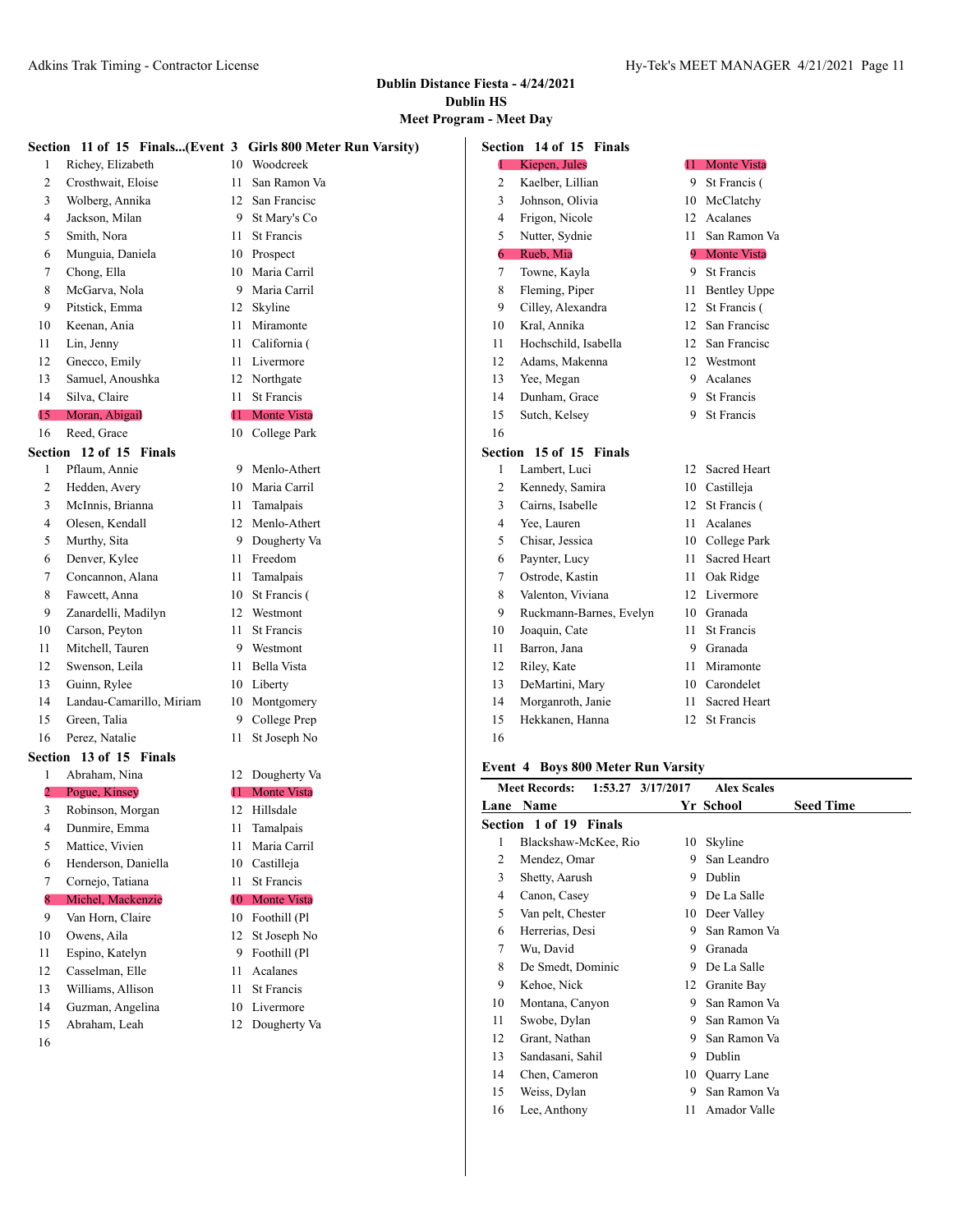|    |                        |    | Section 2 of 19 Finals(Event 4 Boys 800 Meter Run Varsity) |      | Section 5 of 19 Finals  |    |                 |
|----|------------------------|----|------------------------------------------------------------|------|-------------------------|----|-----------------|
| 1  | DePeel, Cade           | 12 | Bella Vista                                                |      | Gonzalez, Kevin         | 10 | De La Salle     |
| 2  | Barkve, Aidan          | 10 | Whitney                                                    | 2    | Sigua, Carson           | 10 | Amador Valle    |
| 3  | Myers, Codi            | 9  | Granite Bay                                                | 3    | Bassler, Kellen         | 12 | College Park    |
| 4  | Jiang, Fagu            | 9  | Dublin                                                     | 4    | Reeve, Maxwell          | 11 | St Joseph No    |
| 5  | Mobraaten, Daniel      | 9  | Foothill (Pl                                               | 5    | Webster-Hawkins, Jeremy | 10 | Kennedy (Sac    |
| 6  | Berkes, Daniel         | 10 | De La Salle                                                | 6    | Castillo, Max           | 12 | Oakland Mili    |
| 7  | Andelman, Max          | 10 | Oakland Tech                                               | 7    | Kohler, Samuel          | 9  | St Joseph No    |
| 8  | Tirmizi, Shaan         | 11 | San Ramon Va                                               | 8    | Dutta, Rahul            | 9  | Dublin          |
| 9  | Wady, Tristan          | 10 | Oakland Mili                                               | 9    | Arellano, Brian         | 10 | St Joseph No    |
| 10 | Bisla, Dhruv           | 10 | Quarry Lane                                                | 10   | Wong, Kaden             | 9  | Dublin          |
| 11 | Cutaran, Nathan        | 10 | Bellarmine C                                               | 11   | Chen, Zach              | 11 | St Joseph No    |
| 12 | Chang, Joshua          | 9  | St Joseph No                                               | 12   | Reed, Noah              | 9  | Whitney         |
| 13 | Shahidi, Ashkon        | 10 | De La Salle                                                | 13   | Singh, Harsh            | 11 | San Ramon Va    |
| 14 | Chernesky, Sascha      | 9  | Crystal Spri                                               | 14   | Rodriguez, Diego        | 9  | Oakland Tech    |
| 15 | Perez, Nico            | 10 | St Joseph No                                               | 15   | Cooper, Justin          | 9  | Whitney         |
| 16 | Ly, Jonathan           | 10 | Granite Bay                                                | 16   | Washburn, Luke          | 9  | San Leandro     |
|    | Section 3 of 19 Finals |    |                                                            |      | Section 6 of 19 Finals  |    |                 |
| 1  | Chung, Tyree           | 11 | Hillsdale                                                  | 1    | Vincent-Blatter, Noah   | 10 | Maria Carril    |
| 2  | Le, Tuan               | 10 | Dublin                                                     | 2    | Johnson, Otho           | 12 | Granite Bay     |
| 3  | Siauw, Jacob           | 9  | Dublin                                                     | 3    | Kirby, Kellen           | 9  | Bella Vista     |
| 4  | Camacho, Jacob         | 9  | Amador Valle                                               | 4    | Hardy, Quentin          | 9  | Oak Ridge       |
| 5  | Sano, Jayden           | 9  | Amador Valle                                               | 5    | Hernandez, Roberto      | 10 | San Leandro     |
| 6  | Solorzano, Noah        | 11 | San Lorenzo                                                | 6    | Evans, Jackson          | 10 | McClatchy       |
| 7  | Kerslake, Robby        | 10 | Bellarmine C                                               | 7    | Mittlestedt, Avery      | 9  | San Leandro     |
| 8  | Crockett, William      | 10 | San Ramon Va                                               | 8    | Lewis, Jaden            | 11 | Foothill (Pl    |
| 9  | Ciolfi, Oliver         | 10 | Oakland Tech                                               | 9    | Miller, Dylan           | 11 | Crystal Spri    |
| 10 | Cavanaugh, Ronan       | 10 | Skyline                                                    | 10   | Jagannathan, Advait     | 10 | Dublin          |
| 11 | Mazolewski, Adam       | 9  | De La Salle                                                | 11   | Mattice, Deion          | 9  | Maria Carril    |
| 12 | Sanchez, Cuauhtemoc    | 12 | San Leandro                                                | 12   | Louie, Raiden           | 9  | El Camino       |
| 13 | Flor, Thomas           | 10 | Oakland Tech                                               | 13   | Machado, Christopher    | 11 | Livermore       |
| 14 | Lee, Connor            | 10 | Kennedy (Sac                                               | 14   | Lopez-Vaca, Alejandro   | 12 | Liberty         |
| 15 | Bruschke, Grayden      | 11 | San Ramon Va                                               | 15   | Schmedding, Cayde       | 11 | Miramonte       |
| 16 | Garcia, Jaime          |    | Fr McClatchy                                               | 16   | Angulo, Luis            | 12 | San Lorenzo     |
|    | Section 4 of 19 Finals |    |                                                            |      | Section 7 of 19 Finals  |    |                 |
| 1  | Hendricks, Altin       | 9  | Summerville                                                |      | Jang, Tyler             |    | 10 Crystal Spri |
| 2  | Mayne Epps, Jordan     | 11 | College Prep                                               | 2    | Howe, Samuel            | 10 | Foothill (Pl    |
| 3  | Ruscica, Dario         | 10 | Whitney                                                    | 3    | Kokel, Ben              | 9  | Acalanes        |
| 4  | Hymas, Evan            | 12 | Bella Vista                                                | 4    | Atkin, Addison          |    | 12 Granite Bay  |
| 5  | Dinin, Kyle            | 11 | Bella Vista                                                | 5    | DaoJensen, Colby        |    | 11 Liberty      |
| 6  | Jensen, George         | 10 | St Joseph No                                               | 6    | Morthole, Lucas         | 11 | Montgomery      |
| 7  | Iburg, Austin          | 9  | Bellarmine C                                               | 7    | Ward, Andy              | 12 | De La Salle     |
| 8  | Kihm, Noah             | 10 | Bellarmine C                                               | 8    | Sanderson, Grant        | 9  | Maria Carril    |
| 9  | Gross, Lawrence        | 9  | Maria Carril                                               | 9    | Alvarez, Jesus          | 12 | Liberty         |
| 10 | Ludwico, James         | 10 | Bellarmine C                                               | 10   | Murakami, Kellan        | 11 | San Leandro     |
| 11 | Gonzalez, Sebastian    | 12 | San Leandro                                                | 11   | Neville, Aidan          | 10 | Monte Vista     |
| 12 | DePeel, Cody           | 12 | Bella Vista                                                | 12   | McKibbin, Finnegan      | 10 | College Prep    |
| 13 | Sargent, Patrick-Bruce | 12 | Dublin                                                     | 13   | Miller, Elijah          | 11 | Skyline         |
| 14 | Yamamoto, Ryan         |    | 10 Foothill (Pl                                            | 14   | Bereket, Aman           |    | 9 Skyline       |
| 15 | Woo, Matteo            | 9  | El Camino                                                  | 15   | Lu, Jonathan            | 9. | Monte Vista     |
| 16 | Apsley, Daniel         |    | 11 Hillsdale                                               | 16 - | Raj, Kevin              |    | 10 Monte Vista  |

- 16 Apsley, Daniel 11 Hillsdale
-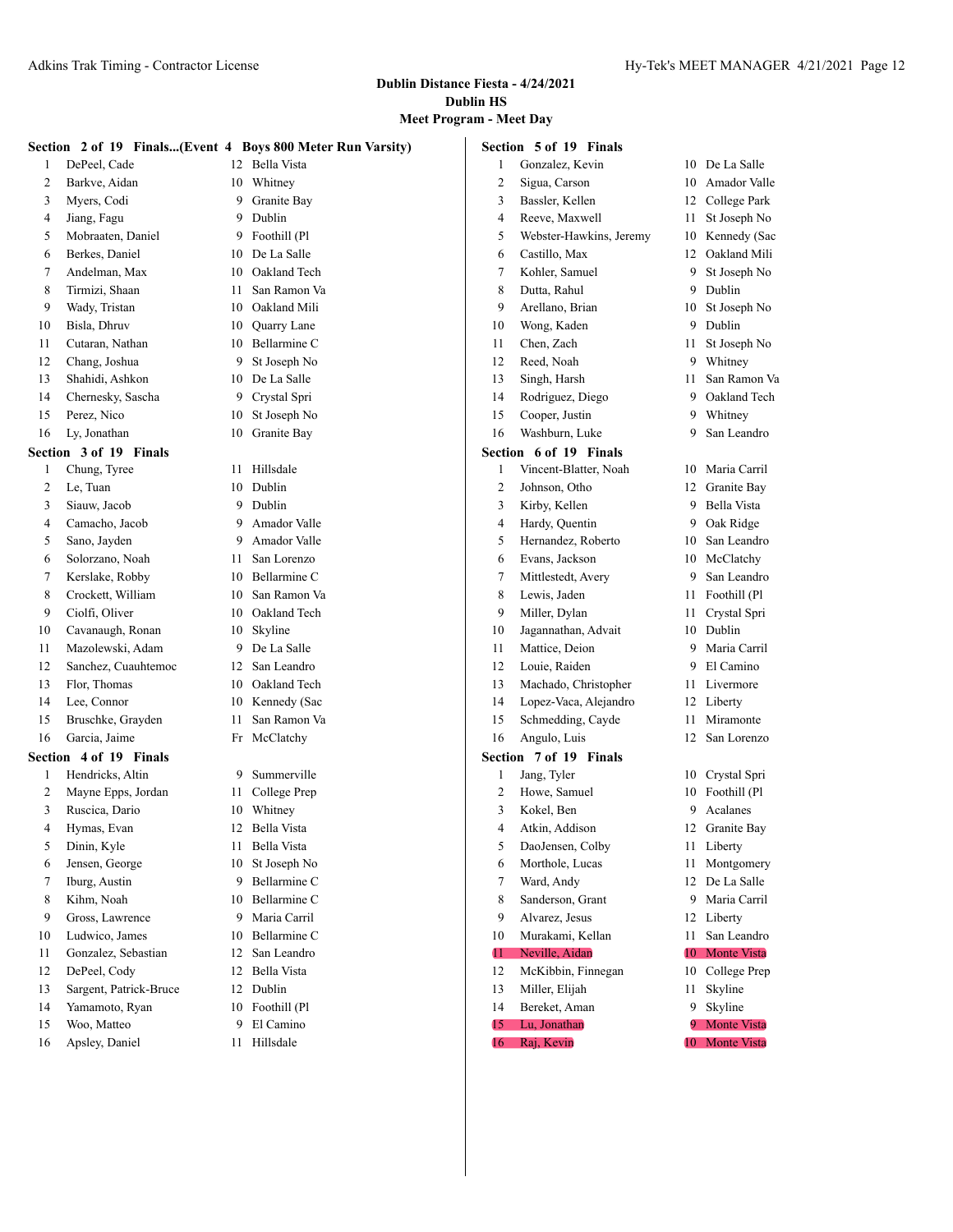# **Meet Program - Meet Day**

|    | Section 8 of 19 Finals(Event 4 Boys 800 Meter Run Varsity) |      |                    | Section 11 of 19 Finals |                         |    |                 |
|----|------------------------------------------------------------|------|--------------------|-------------------------|-------------------------|----|-----------------|
| 1  | Takaha, Bryce                                              |      | 11 Kennedy (Sac    | 1                       | Valle, Jaden            |    | 12 Dublin       |
| 2  | Martinez, Alexander                                        | 11   | Dublin             | 2                       | Mauro, Jeffrey          | 11 | Foothill (Pl    |
| 3  | Calabrese, Giovanni                                        |      | 12 Liberty         | 3                       | Beeler, Richard         | 11 | Livermore       |
| 4  | Hakola, Justin                                             |      | So Montgomery      | 4                       | Nakahata, Dash          | 10 | San Francisc    |
| 5  | Tan, Justin                                                | 11   | Dublin             | 5                       | Bailey, Colin           | 9  | Bellarmine C    |
| 6  | Elises, Francis                                            | 11   | Dublin             | 6                       | Kelly, Tristyn          | 10 | Crystal Spri    |
| 7  | Toernqvist, Sven (Linus)                                   | 11   | Tamalpais          | 7                       | Woo, Ryan               | 10 | El Camino       |
| 8  | Poulos, Krystian                                           | 11   | San Ramon Va       | 8                       | Painter, Ryan           | 11 | St Mary's Co    |
| 9  | Schatt, Demian                                             | 11   | Hillsdale          | 9                       | Bhattarai, Ravi         | 10 | Dougherty Va    |
| 10 | Redmond, Colby                                             | 11   | San Ramon Va       | 10                      | Santhakumar, Sharva     | 11 | Dublin          |
| 11 | Stevens, Andrew                                            | 10   | Montgomery         | 11                      | Martell, Kai            | 12 | San Francisc    |
| 12 | Azevedo, Max                                               | 9    | Montgomery         | 12                      | Diaz, Diego             | 12 | Prospect        |
| 13 | Briseno, Bode                                              | 10   | Bella Vista        | 13                      | Sanchez, Jaydan         | 10 | De La Salle     |
| 14 | Santero, Nicolas                                           | 11   | Oakland Tech       | 14                      | Deanhardt, William      | 12 | Miramonte       |
| 15 | Hailu, Alazar                                              | 12   | St Joseph No       | 15                      | McCue, Thomas           | 11 | St Joseph No    |
| 16 | Vickers, Gage                                              |      | 12 Dublin          | 16                      | Saini, Dev              |    | 10 Dublin       |
|    | Section 9 of 19 Finals                                     |      |                    |                         | Section 12 of 19 Finals |    |                 |
| 1  | Maheshwari, Dillon                                         | 11 - | Livermore          | 1                       | Tang, Ryan              |    | 11 McClatchy    |
| 2  | Quartey, Caleb                                             | 10   | Crystal Spri       | 2                       | Bobba, Vikas            | 12 | Crystal Spri    |
| 3  | Collister, Dylan                                           |      | 9 Tamalpais        | 3                       | Snycerski, Tommy        | 10 | Bellarmine C    |
| 4  | Cao, Philip                                                | 9.   | Northgate          | 4                       | Perez, Luke             | 12 | California (    |
| 5  | Grijalba, David                                            | 9    | Tamalpais          | 5                       | Chow, Ethan             | 12 | Acalanes        |
| 6  | Bond, Miles                                                | 12   | Skyline            | 6                       | Donlan, Andrew          | 12 | Casa Grande     |
| 7  | Erickson, Wyatt                                            | 11   | Freedom            | 7                       | Szeto, Jake             | 10 | El Camino       |
| 8  | Balla-Hawkins, Noah                                        | 10   | Bella Vista        | 8                       | Cheek, Misha            | 11 | Maria Carril    |
| 9  | Inocencio, Benjamin                                        | 10   | <b>Monte Vista</b> | 9                       | Pecoraro, Vincent       | 10 | Bellarmine C    |
| 10 | Marron, David                                              | 12   | Acalanes           | 10                      | Li, Aaron               | 12 | Bella Vista     |
| 11 | Kiernan, Dillon                                            | 12   | Montgomery         | 11                      | Dankowski, Jameson      | 11 | Healdsburg      |
| 12 | Inocencio, Tyler                                           | 10.  | <b>Monte Vista</b> | 12                      | Kaneshiro, Devin        | 11 | Alameda         |
| 13 | Rapp, Jaden                                                | 10   | Whitney            | 13                      | Alcaraz Parra, Erick    | 12 | Montgomery      |
| 14 | Eby, Alexander                                             | 9.   | De La Salle        | 14                      | Khuntia, Nik            | 11 | Menlo           |
| 15 | Lorence, William                                           | 12   | Bella Vista        | 15                      | Boesch, Alex            | 10 | Menlo           |
| 16 | Gomez-Lopez, Emanuel                                       |      | 9 Crystal Spri     | 16                      | Harrod, Connor          | 12 | Bella Vista     |
|    | Section 10 of 19 Finals                                    |      |                    |                         | Section 13 of 19 Finals |    |                 |
| 1  | Ortiz, Edgar                                               | 12   | Healdsburg         | 1                       | Ixtabalan Argueta, Andy | 10 | Skyline         |
| 2  | Michelson, Moss                                            | 10   | Half Moon Ba       | $\overline{c}$          | Ostien, Lukas           | 12 | Granada         |
| 3  | Martinez, Francisco                                        | 11   | El Camino          | 3                       | Hardy, Chase            | 12 | Westmont        |
| 4  | York, Lucas                                                | 9    | Healdsburg         | 4                       | Pokhrel, Dan            | 10 | California (    |
| 5  | Lyons, James                                               | 10   | Tamalpais          | 5                       | Costello, Samuel        | 11 | Granada         |
| 6  | Mangiapane, Andrew                                         | 10   | Woodcreek          | 6                       | Cosio, Felipe           | Jr | San Ramon Va    |
| 7  | Freeman, Durell                                            | 11   | Skyline            | 7                       | Patel, Madhav           | 11 | San Ramon Va    |
| 8  | Miller, Ethan                                              | 10   | Monte Vista        | 8                       | King, Griffin           | 11 | San Ramon Va    |
| 9  | Thompson, Ethan                                            | 12   | Casa Grande        | 9                       | Weikum, Diego           | 11 | Oakland Tech    |
| 10 | Giannini, Vincent                                          | 11   | Dublin             | 10                      | Sullivan, Kieran        | 12 | Berkeley        |
| 11 | Altamirano, Jaret                                          | 11   | Hillsdale          | 11                      | Sunzeri, Kevin          | 12 | Bella Vista     |
| 12 | Solorzano, Noe                                             | 12   | Alameda            | 12                      | Ceja, Vincent           | 12 | Heritage (Br    |
| 13 | Herrmann, Nick                                             | 10   | Whitney            | 13                      | Azouz, Zach             | 9  | Oak Ridge       |
| 14 | Sekel, Gabriel                                             | 10   | College Park       | 14                      | Flores, Diego           | 11 | College Park    |
| 15 | Arellano, Jason                                            |      | 10 St Joseph No    | 15                      | Avalos, Ernesto         |    | 12 Newark Memor |

Morgon, Matthew 11 Dublin

- Fernandez-Kim, Diego 12 Berkeley
-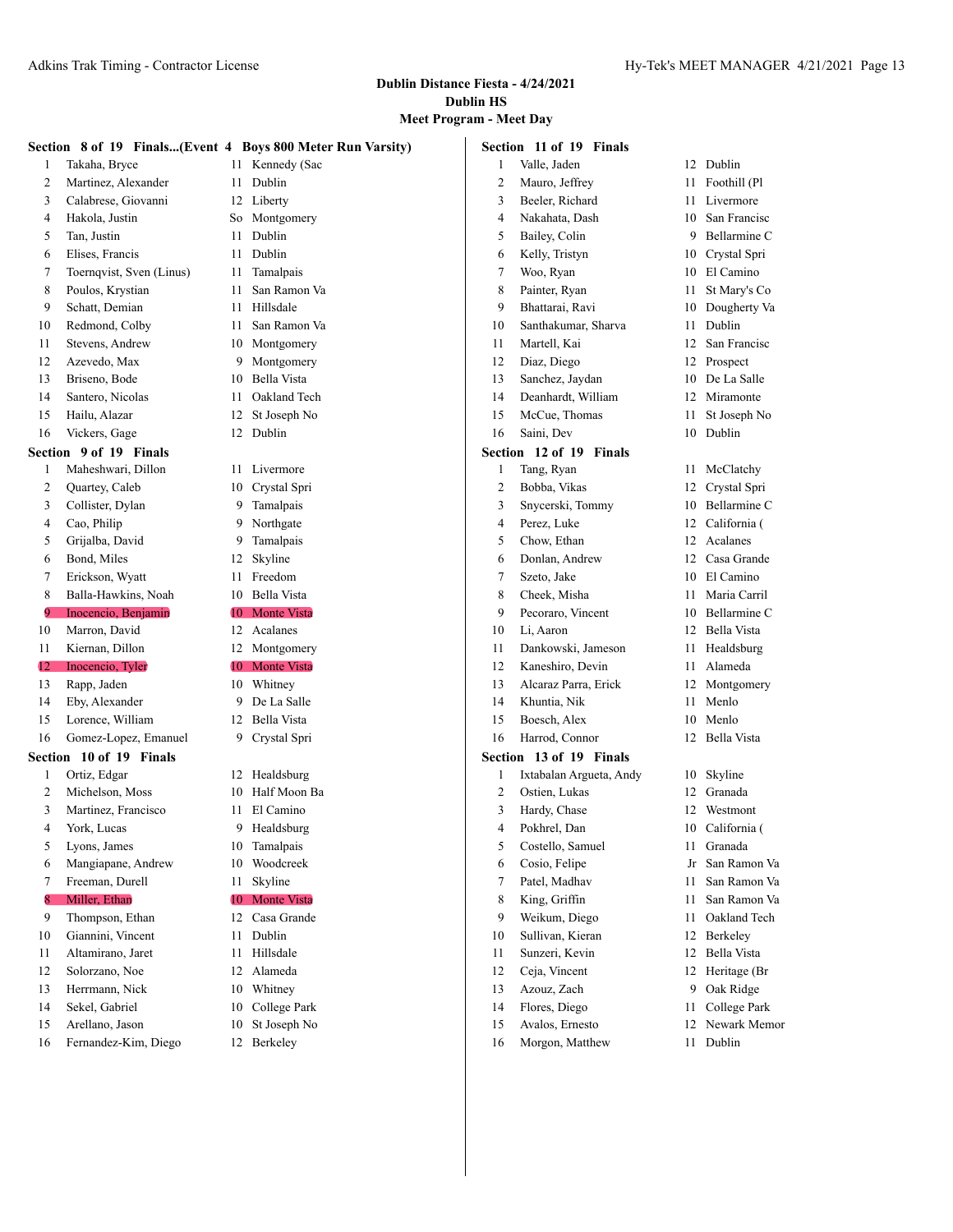# **Meet Program - Meet Day**

|                |                         |    | Section 14 of 19 Finals(Event 4 Boys 800 Meter Run Varsity) |                | Section 17 of 19 Finals |    |                    |
|----------------|-------------------------|----|-------------------------------------------------------------|----------------|-------------------------|----|--------------------|
| 1              | Windfuhr Durand, Loic   | 11 | Acalanes                                                    | 1              | Badcock, Shane          |    | 10 Dougherty Va    |
| $\overline{2}$ | Conover, Nathan         | 11 | Oak Ridge                                                   | 2              | Myers, Owen             | 12 | San Francisc       |
| 3              | Bojdak-Yates, Naftali   |    | 12 Berkeley                                                 | 3              | Dodge, Bennett          | 10 | Acalanes           |
| 4              | Quemuel, Alexander      | 11 | El Camino                                                   | 4              | Clay, Furious           |    | 10 Crystal Spri    |
| 5              | McCorquodale, Adam      | 11 | Maria Carril                                                | 5              | Cordova, Matthew        | 11 | Archbishop M       |
| 6              | Redondo Pajaron, Inigo  | 11 | Dougherty Va                                                | 6              | Basaldua, Dominic       | 12 | Acalanes           |
| 7              | Guliaev, Nicholas       | 12 | College Park                                                | 7              | Offerman, Tyler         | 11 | Jesuit             |
| 8              | Borrelli, Dominic       |    | 12 De La Salle                                              | 8              | Welch, Tommy            | 11 | De La Salle        |
| 9              | Dalsing, Hayden         |    | 12 Montgomery                                               | 9              | Trampe, Daniel          | 11 | Dublin             |
| 10             | DePiero, Dominic        | 11 | Heritage (Br                                                | 10             | Ahmed, Talha            | 10 | Newark Memor       |
| 11             | Nightengale, Aiden      |    | 11 Hillsdale                                                | 11             | Martinez, Chris         | 10 | Newark Memor       |
| 12             |                         |    |                                                             | 12             | Tran, Adrian            | 11 | Dublin             |
| 13             | Benedetti, Dante        |    | 12 Maria Carril                                             | 13             | Konstantino, Yoav       | 12 | Miramonte          |
| 14             | Neumann, Sean           | 11 | California (                                                | 14             | Lin, Ethan              | 11 | Tamalpais          |
| 15             | Manjrekar, Sharvin      |    | 11 Dublin                                                   | 15             | Wedel, Jackson          | 11 | McClatchy          |
| 16             |                         |    |                                                             | 16             |                         |    |                    |
|                | Section 15 of 19 Finals |    |                                                             |                | Section 18 of 19 Finals |    |                    |
| $\mathbf{1}$   | Harriman, Gannon        |    | 12 Woodcreek                                                | 1              | Nagel, Carson           |    | 12 College Park    |
| $\overline{2}$ | Seri, Rishi             |    | 12 Dougherty Va                                             | 2              | Hunt, Tyler             |    | 10 Acalanes        |
| 3              | Cross, Kieran           | 12 | Casa Grande                                                 | 3              | Hite, Owen              | 12 | Casa Grande        |
| 4              | Ombougno, Morel         | 11 | Heritage (Br                                                | 4              | Hite, William           | 12 | Casa Grande        |
| 5              | Sitter, Robert          | 11 | Amador Valle                                                | 5              | Loughery, John          | O  | <b>Monte Vista</b> |
| 6              | Ryan, Joseph M.         | 11 | Jesuit                                                      | 6              | Tabibian, Ryan          | 12 | San Francisc       |
| 7              | Beaube, Aaron           |    | 12 Casa Grande                                              | 7              | Kenny, Ryan             | 12 | De La Salle        |
| 8              | Shangle, Suvan          | 11 | Dublin                                                      | 8              | Pai, Sanath             | 12 | Dougherty Va       |
| 9              | Dennis, William         | 12 | Menlo-Athert                                                | 9              | Sulivan, Elijah         | 11 | St Mary's          |
| 10             | Ochoa, Diego            | 11 | Newark Memor                                                | 10             | Brady, Jack             | 12 | Drew               |
| 11             | Contreras, Vincente     | 11 | St Mary's                                                   | 11             | Mendez-Sanchez, Jacobo  | 11 | San Leandro        |
| 12             | Frederiksen, Jack       | 10 | <b>Monte Vista</b>                                          | 12             | Lalonde, Tristan        | 11 | Bellarmine C       |
| 13             | Loo, Christopher        | 11 | Foothill (Pl                                                | 13             | Stebbins, John          | 12 | Bellarmine C       |
| 14             | Jones, Miles            | 9  | Oakland Tech                                                | 14             | Jones, Kenneth          | 12 | Half Moon Ba       |
| 15             | Prakash, Ronit          |    | 10 California (                                             | 15             | Sanchez Torres, Gilbert | 11 | Bella Vista        |
| 16             |                         |    |                                                             | 16             |                         |    |                    |
|                | Section 16 of 19 Finals |    |                                                             |                | Section 19 of 19 Finals |    |                    |
| 1              | Rucker, Arlo            |    | 11 St Joseph No                                             | 1              | Carney, Caden           |    | 11 Tamalpais       |
| 2              | Peterson, Simon         |    | 12 Maria Carril                                             | $\overline{c}$ | Vanden Heuvel, Jack     |    | 12 Healdsburg      |
| 3              | Le, Kellen              |    | 12 Prospect                                                 | 3              | Lester, John            |    | 12 Amador Valle    |
| 4              | Gee, Tyler              |    | 10 Woodcreek                                                | 4              | Roberts, Yutaka         |    | 11 El Camino       |
| 5              | Yee, Taylor             |    | 12 Berkeley                                                 | 5              |                         |    |                    |
| 6              | Walker, Murice          |    | 12 Kennedy (Sac                                             | 6              | Foreman, Bobby          |    | 12 Heritage (Br    |
| 7              | Cyphers, Alex           |    | 10 Healdsburg                                               | 7              |                         |    |                    |
| 8              | Boennighausen, Jack     |    | 12 Bellarmine C                                             | 8              | Simmons, Jonathan       |    | 12 Skyline         |
| 9              | Sternfels, Thomas       |    | 11 Tamalpais                                                | 9              | Conner, Preston         |    | 11 Jesuit          |
| 10             | Turpin, Cole            |    | 11 Dublin                                                   | 10             | Pretre, Justin          |    | 10 Menlo           |
| 11             | King, Ian               | 11 | Jesuit                                                      | 11             | Stewart, Luke           | 11 | Oak Ridge          |
| 12             | Hess, Austin            |    | 11 De La Salle                                              | 12             | Smyers, Benjamin        |    | 12 Alhambra        |
| 13             | Ritchie, Connor         |    | 11 Oak Ridge                                                | 13             | Scharber, Tomoki        |    | 12 Tamalpais       |
| 14             | Young, Grayson          |    | 12 Dublin                                                   | 14             | Godwin, Iyan            |    | 12 Freedom         |
| 15             | Zirkelbach-Ngai, Jack   |    | 10 Piedmont                                                 | 15             | Gladwell, Drew          |    | 11 Oak Ridge       |
| 16             |                         |    |                                                             | 16             |                         |    |                    |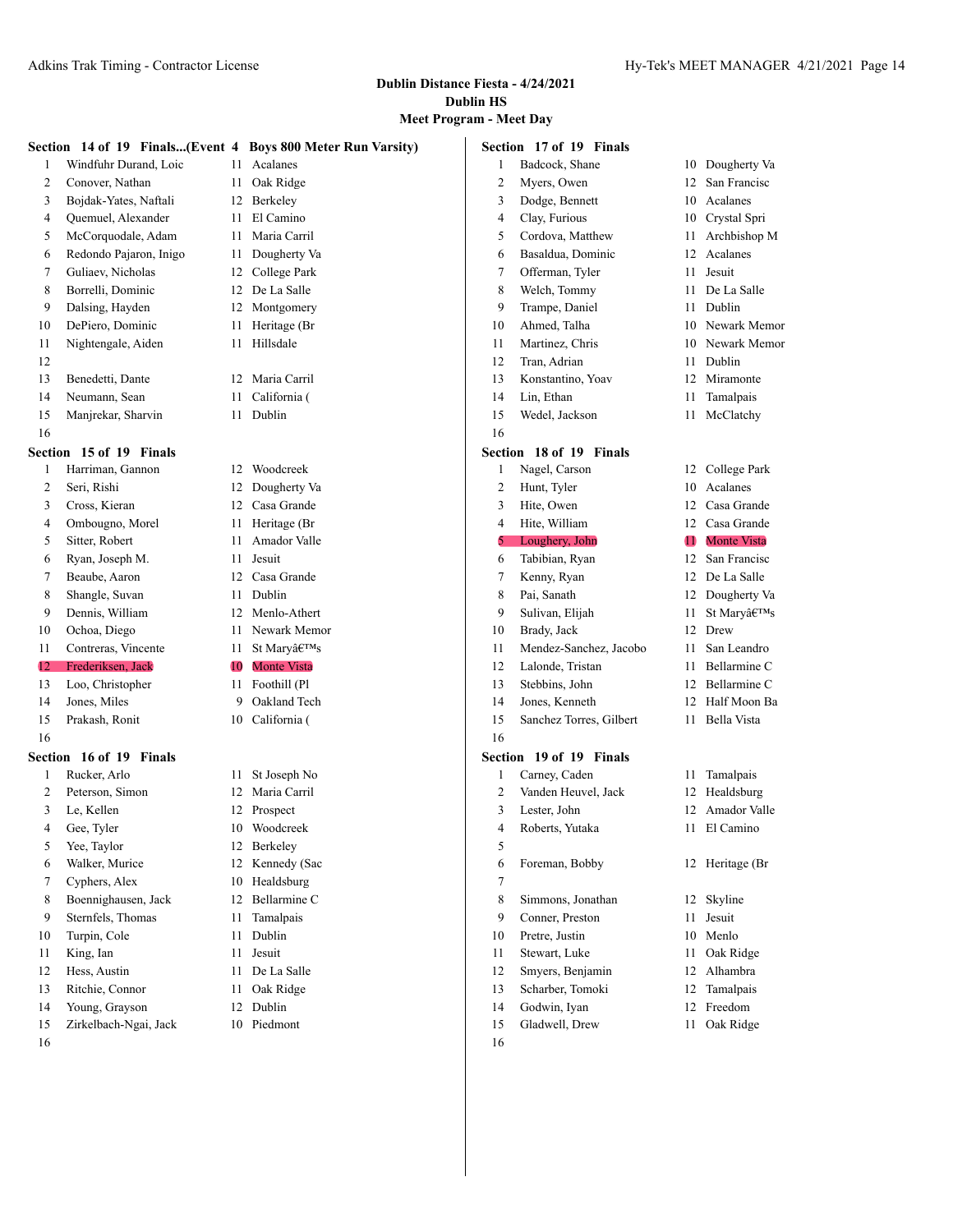#### **Dublin Distance Fiesta - 4/24/2021 Dublin HS Meet Program - Mee**

# **Event 5 Girls 3200 Meter Run Varsity**

|    | Event 5 Girls 3200 Meter Run Varsity<br><b>Meet Records:</b> | 10:29.46 3/17/2018 | <b>Gillian Wagner</b> |                  |
|----|--------------------------------------------------------------|--------------------|-----------------------|------------------|
|    | <b>Lane Name</b>                                             |                    | Yr School             | <b>Seed Time</b> |
|    | Section 1 of 6 Finals                                        |                    |                       |                  |
| 1  | Delanoy, Lindsay                                             | Fr                 | San Ramon Va          |                  |
| 2  | Ghosh, Ritika                                                |                    | 10 Amador Valle       |                  |
| 3  | Nguyen, Mya                                                  |                    | 10 Alameda            |                  |
| 4  | Ackermann, Audrey                                            |                    | 9 California (        |                  |
| 5  | Gryciuk, Alexandra                                           |                    | 10 Westmont           |                  |
| 6  | Schlatter, Jade                                              | 12                 | St Helena             |                  |
| 7  | Manesh, Maya                                                 |                    | 12 Dublin             |                  |
| 8  | Meezan, Katherine                                            |                    | 11 Granada            |                  |
| 9  | Kim, Veronica                                                |                    | 12 Kennedy (Sac       |                  |
| 10 | Fong, Kayla                                                  |                    | 9 California (        |                  |
| 11 | Gonzalez, Viviana                                            | 12                 | Skyline               |                  |
| 12 | Biswas, Meeka                                                |                    | 11 California (       |                  |
| 13 | Fitzgerald, Cailin                                           |                    | 11 Whitney            |                  |
| 14 | Goyal, Juhi                                                  |                    | 9 Amador Valle        |                  |
| 15 | Pock, Mikaela                                                |                    | 9 Whitney             |                  |
| 16 | Hu. Adah                                                     |                    | 9 Granada             |                  |
| 17 | Mills, Alex                                                  |                    | 9 Alameda             |                  |
| 18 | Lopez, Alondra                                               |                    | 12 Hercules           |                  |
| 19 | Clark, Kathryn                                               |                    | 9 Amador Valle        |                  |
| 20 | Duree, Heather                                               |                    | 10 Granada            |                  |
| 21 | Huzejrovic, Shirin                                           | 11 -               | Prospect              |                  |
| 22 | Solis, Alyssa                                                | 11 -               | California (          |                  |
| 23 | LaPerle, Molly                                               |                    | 10 Granada            |                  |
| 24 | Ransford, Cassidy                                            |                    | 12 Whitney            |                  |
|    | Section 2 of 6 Finals                                        |                    |                       |                  |
| 1  |                                                              |                    |                       |                  |
| 2  | Lee, Sydney                                                  |                    | 10 San Francisc       |                  |
| 3  | Walker, Molly                                                |                    | 11 Granada            |                  |
| 4  | Lynn, Louisa                                                 |                    | 10 Head-Royce         |                  |
| 5  | Hernandez, Ashley                                            |                    | 12 Deer Valley        |                  |
| 6  | Quintanar, Noelia                                            |                    | 10 El Camino          |                  |
| 7  | Schmelzinger, Alexa                                          | 11                 | San Leandro           |                  |
| 8  |                                                              |                    |                       |                  |
| 9  | Johnston, Madeline                                           |                    | 9 Northgate           |                  |
| 10 | Ransford, Kirsten                                            | 12                 | Whitney               |                  |
| 11 | Wright, Lillian                                              | 10                 | Northgate             |                  |
| 12 | Makedonsky, Arielle                                          | 9.                 | Northgate             |                  |
| 13 | Zuniga, Jamilla                                              | 10                 | Amador Valle          |                  |
| 14 | Blanding, Mariana                                            |                    | 10 Whitney            |                  |
| 15 | Bowen, Sophie                                                |                    | 9 Whitney             |                  |
| 16 | Hochderffer, Zoe                                             |                    | 9 Alameda             |                  |
| 17 | Duan, Xinxin                                                 | 11                 | Albany                |                  |
| 18 | Yoon, Heejee                                                 |                    | 10 Amador Valle       |                  |
| 19 | Hattendorf, Stella                                           |                    | 9 Head-Royce          |                  |
| 20 | Hong, Lois                                                   | 11 -               | Amador Valle          |                  |
| 21 | Kessler, Mariska                                             | 12                 | Deer Valley           |                  |
| 22 | Fleming, Piper                                               | 11                 | <b>Bentley Uppe</b>   |                  |
| 23 | Boyd, Astrid                                                 | 12                 | Skyline               |                  |

| ram - Meet Day |                            |      |                     |
|----------------|----------------------------|------|---------------------|
|                | Section 3 of 6 Finals      |      |                     |
| 1              | Mannerino, Julia           | 11   | <b>Bella Vista</b>  |
| 2              | Lnenicka, Mia              |      | 10 Granada          |
| 3              | Patel, Maya                |      | 12 San Francisc     |
| 4              | Altamirano, Faustina       |      | 11 San Ramon Va     |
| 5              | Bedrin, Haley              |      | 12 Whitney          |
| 6              | Wu, Leomi                  |      | 10 Alameda          |
| 7              | Carpenter, Sophia          |      | 10 Alameda          |
| 8              | Redman, Sarah              |      | 9 Liberty           |
| 9              | Wayne, Sadie               |      | Jr Miramonte        |
| 10             | Salmon, Shay               |      | 10 San Ramon Va     |
| 11             | Marshall, Lily             |      | 10 Kennedy (Sac     |
| 12             | Julian Austria, Karla      |      | 11 Archbishop M     |
| 13             | Jimenez, Carmen            |      | 10 Maria Carril     |
| 14             | Nooney, Athena             |      | 12 San Francisc     |
| 15             | Rivera-Hoagland, Josephine |      | 10 Maria Carril     |
| 16             | Cregan, Brooke             |      | 11 Maria Carril     |
| 17             | Jennings, Tessa            |      | 9 Amador Valle      |
| 18             | Tiaffay, Madison           |      | 11 Alameda          |
| 19             | Mendes, Karyss             |      | 10 Liberty          |
| 20             | Lau, Elizabeth             |      | 11 Granada          |
| 21             | Scott, Grace               |      | 9 Whitney           |
| 22             | Lehmann Duke, Celia        | 11 - | College Prep        |
| 23             | Maguire, Addie             | 9    | College Prep        |
| 24             |                            |      |                     |
|                | Section 4 of 6 Finals      |      |                     |
| 1              | Personius, Brianna         |      | 10 Sonora           |
| $\overline{2}$ | Goodson, Josie             | 11   | Oakland Tech        |
| 3              | Vasquez, Sofia             | 11   | Summerville         |
| 4              | Nolet, Claire              |      | 11 Miramonte        |
| 5              | Garcia, Sophie             |      | 11 San Francisc     |
| 6              | Riley, Kate                |      | 11 Miramonte        |
| 7              | Dollard, Allison           |      | 12 Miramonte        |
| 8              | Valdes, Briana             |      | 10 St Francis (     |
| 9              | LeClaire, Missy            |      | 9 College Park      |
| 10             | Rehkopf, Cleo              |      | 9 Menlo-Athert      |
| 11             | Kopper, Ella               |      | 9 Northgate         |
| 12             | Allison, Emily             |      | 9 Granite Bay       |
| 13             | McWilliams, Kiran          | 11   | Liberty             |
| 14             | Lim, Nadia                 | 11   | San Francisc        |
| 15             | Versteeg, Dahlia           | 10   | <b>Amador Valle</b> |
| 16             | Rosenberg, Alexis          | 10   | Granada             |
| 17             | Childs, McKenzie           | 11   | Bella Vista         |
| 18             | Carcamo, Sophia            | 9    | Northgate           |
| 19             | Andel, Audrey              | 11   | Head-Royce          |
| 20             | Wontor, Sephora            | 12   | Nevada Union        |
| 21             | Franz, Courtney            | 9    | Granite Bay         |
| 22             | Keenan, Ania               | 11   | Miramonte           |

- Krishnan, Anya 12 Head-Royce
-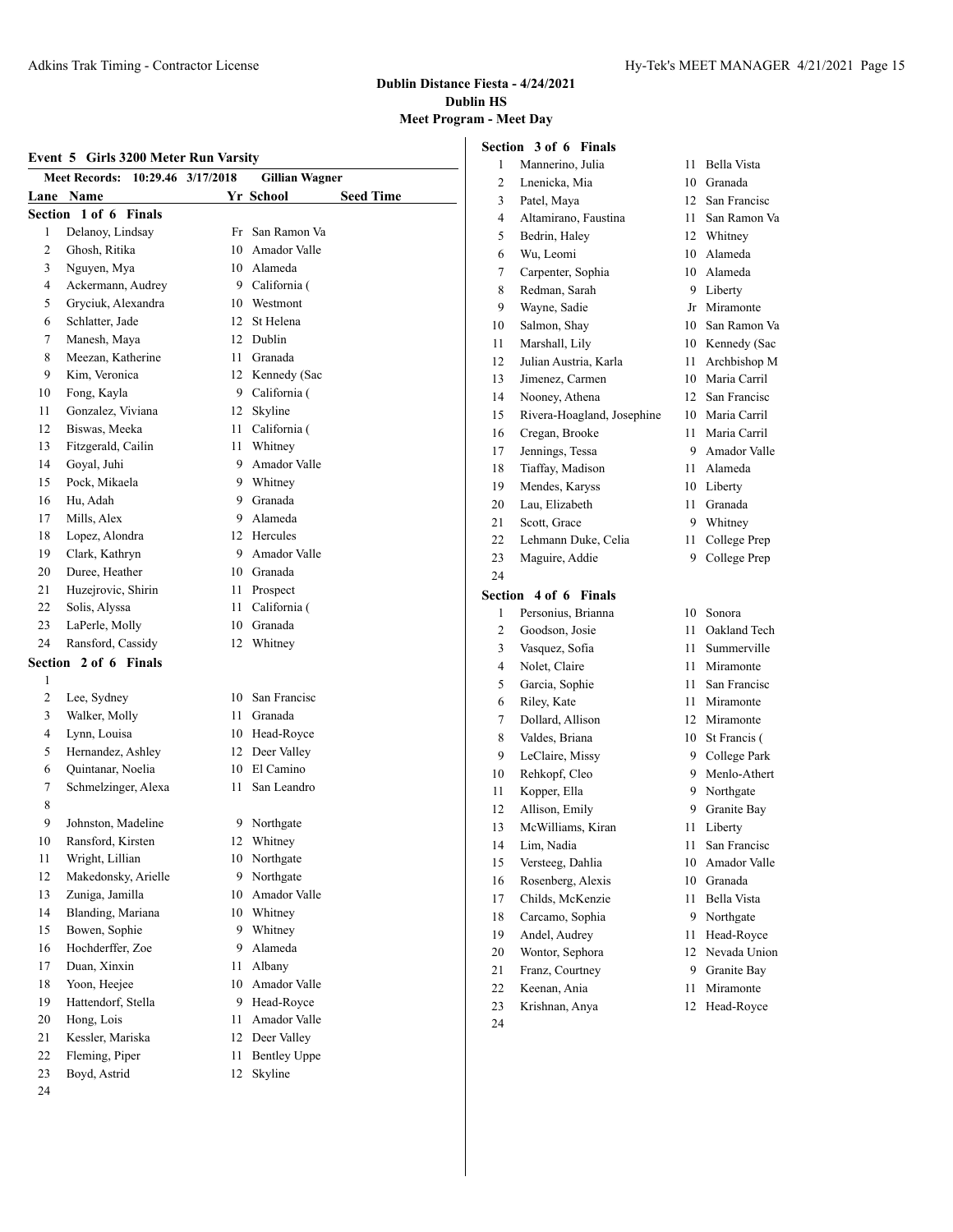#### **Dublin Distance Fiesta - 4/24/2021 Dublin HS Meet Program - Meet Day**

**Section** 

#### **Section 5 of 6 Finals...(Event 5 Girls 3200 Meter Run Varsity)**

 Soderbery, Julia 10 Sacred Heart 2 Beebe, Claire 12 Menlo-Athert Kopec, Katie 10 Whitney Glueck, Greta 12 Skyline Williams, Olivia 9 Acalanes Small, Taya 11 Amador Valle 7 Callon, Claire 12 St Francis ( Briggs, Katriona 11 Menlo-Athert Oliver, Tiana 12 Oak Ridge Reed, Grace 10 College Park Busienei, Ashley 11 Maria Carril 12 Lucey, Colleen 11 Hillsdale Chavez, Madison 11 California ( 14 Lew, Shelby 10 Monte Vista Taylor, Marlo 11 College Park Liuson, Olivia 12 Alameda 17 Mason, Maya 10 San Francisc 18 Miller, Emily 11 San Ramon Va 19 Kopec, Ava 9 Whitney Trenam, Gracie 9 Maria Carril Alviz, Isabella 11 College Park Ortiz-Gudeman, Ona 11 Head-Royce Long, Simone 11 San Ramon Va **Section 6 of 6 Finals** 1 McClain, Harper 12 St Helena Lambert, Luci 12 Sacred Heart Nordenholz, Sophia 11 Albany Hill, Shae 12 Granada Allen, Audrey 12 Miramonte Tavella, Sofia 11 San Ramon Va McNatt, Anna 10 McClatchy Binder, Abby 12 Monte Vista Foster, Carly 10 Granite Bay Fletcher, Abigail 12 Oak Ridge Tingey, Trinity 12 San Ramon Va Reed, Lindsey 11 College Park 13 Diep, Noelle 11 El Camino Ruckmann-Barnes, Evelyn 10 Granada 15 Barron, Jana 9 Granada Braganza, Rhea 11 Dougherty Va Marsyla, Elle 11 Woodside Melcher, Elizabeth 11 Granada 19 Brear, Elisa 11 Monte Vista 20 Shen, Eva 11 Dougherty Va

- 21 McElhinney, Perry 9 Castilleja
- 
- 

|                | <b>Meet Records:</b>   | 8:47.97 3/16/2019 | <b>Matt Strangio</b> |                  |
|----------------|------------------------|-------------------|----------------------|------------------|
|                | Lane Name              |                   | Yr School            | <b>Seed Time</b> |
|                | Section 1 of 10 Finals |                   |                      |                  |
| 1              | Sommerhauser, Max      | 12                | Whitney              |                  |
| $\overline{2}$ | Rajesh, Prithvij       | 9                 | Amador Valle         |                  |
| 3              | Pecci, Sam             | 10                | Acalanes             |                  |
| 4              | Feraren, Maceo         | 12                | Hercules             |                  |
| 5              | Sunga, Francis         | 10                | Dublin               |                  |
| 6              | Wong, Evan             | 10                | Amador Valle         |                  |
| 7              | Yadav, Samyak          | 9                 | Amador Valle         |                  |
| 8              | Green, William         | 11                | Amador Valle         |                  |
| 9              | Jensen, Leo            | 11                | Amador Valle         |                  |
| 10             | Lee, Kevin             | 10                | Hercules             |                  |
| 11             | Hu, Jonathan           | 10                | Amador Valle         |                  |
| 12             | Kiang, Jonah           | 9                 | Amador Valle         |                  |
| 13             | Ganesh, Shivum         | 11                | Northgate            |                  |
| 14             | Garcia, Abraham        | 9                 | Granada              |                  |
|                |                        |                   | .                    |                  |

- - -
	-
	-
	-
	-
	-
	-
	-
	-
	-
	-
	-
	-
	-
	-
	-
- -
	-
- 
- 22 Arana, Elise 11 Woodside Edwards, Gabriella Granada

**Event 6 Boys 3200 Meter Run Varsity**

|                | ection 1 of 10 Finals    |      |                 |
|----------------|--------------------------|------|-----------------|
| 1              | Sommerhauser, Max        |      | 12 Whitney      |
| 2              | Rajesh, Prithvij         | 9    | Amador Valle    |
| 3              | Pecci, Sam               |      | 10 Acalanes     |
| $\overline{4}$ | Feraren, Maceo           |      | 12 Hercules     |
| 5              | Sunga, Francis           |      | 10 Dublin       |
| 6              | Wong, Evan               |      | 10 Amador Valle |
| 7              | Yadav, Samyak            | 9    | Amador Valle    |
| 8              | Green, William           |      | 11 Amador Valle |
| 9              | Jensen, Leo              |      | 11 Amador Valle |
| 10             | Lee, Kevin               |      | 10 Hercules     |
| 11             | Hu, Jonathan             |      | 10 Amador Valle |
| 12             | Kiang, Jonah             |      | 9 Amador Valle  |
| 13             | Ganesh, Shivum           |      | 11 Northgate    |
| 14             | Garcia, Abraham          |      | 9 Granada       |
| 15             | Bauman, Kurtis           |      | 9 Amador Valle  |
| 16             | Khanna, Aarha            |      | 9 Amador Valle  |
| 17             | De Valk, Dylan           | 12   | Whitney         |
| 18             |                          |      |                 |
| 19             | Gonci, Jack              | 11   | Granada         |
| 20             | Wootton, Christopher     |      | 9 Alameda       |
| 21             | Walton, Jake             |      | 10 Granada      |
| 22             | Wang, Conan (Jhe-Yuan)   |      | 11 Dublin       |
| 23             | Chamkura, Preetam        |      | 10 Amador Valle |
| 24             | Blanco, Isaac            |      | 12 Hercules     |
| ection         | 2 of 10 Finals           |      |                 |
| 1              | Trebilcock, Peter        |      | 12 Healdsburg   |
| 2              | Dominguez, Andres        |      | 12 Hercules     |
| 3              | Berg, Anthony            | 9    | Whitney         |
| $\overline{4}$ | Kawatra, Karandeep       |      | 12 Dublin       |
| 5              | Bawolski, David          | 11 - | College Park    |
| 6              | Wedewer, Tommy           |      | 10 California ( |
| 7              | Chudasama, Aditya        |      | 10 Amador Valle |
| 8              | Crane, Oscar             |      | 10 Alameda      |
| 9              | Ruscica, Luca            |      | 12 Whitney      |
| 10             | Lambros, Lex (Alexander) |      | 10 Northgate    |
| 11             | Hopkins, Adam            |      | 9 Skyline       |
| 12             | Zakharov, Jonathan       |      | 12 Northgate    |
| 13             | Muraoka, Zachary         | 9    | Northgate       |
| 14             | Carter, Matthew          | 11   | Amador Valle    |
| 15             | Kazmierowski, Roan       | 11   | Miramonte       |
| 16             | Bogdan, Joseph           | 11   | McClatchy       |
| 17             | Whitmore, Brendan        | 9    | Whitney         |
| 18             | Zannis, Dimitrios        |      | 12 Dublin       |
| 19             | Nellis Torres, Gabriel   |      | 9 Granada       |
| 20             | Massam, Isaac            |      | 9 Nevada Union  |
| 21             | St. Gerard, Roman        | 10   | Skyline         |
| 22             | Benatar Faranesh, Eli    | 9.   | Skyline         |
| 23             | Maes, Jude               | 9    | San Leandro     |
| 24             | Moniz Armstrong, Jason   | 11   | Granada         |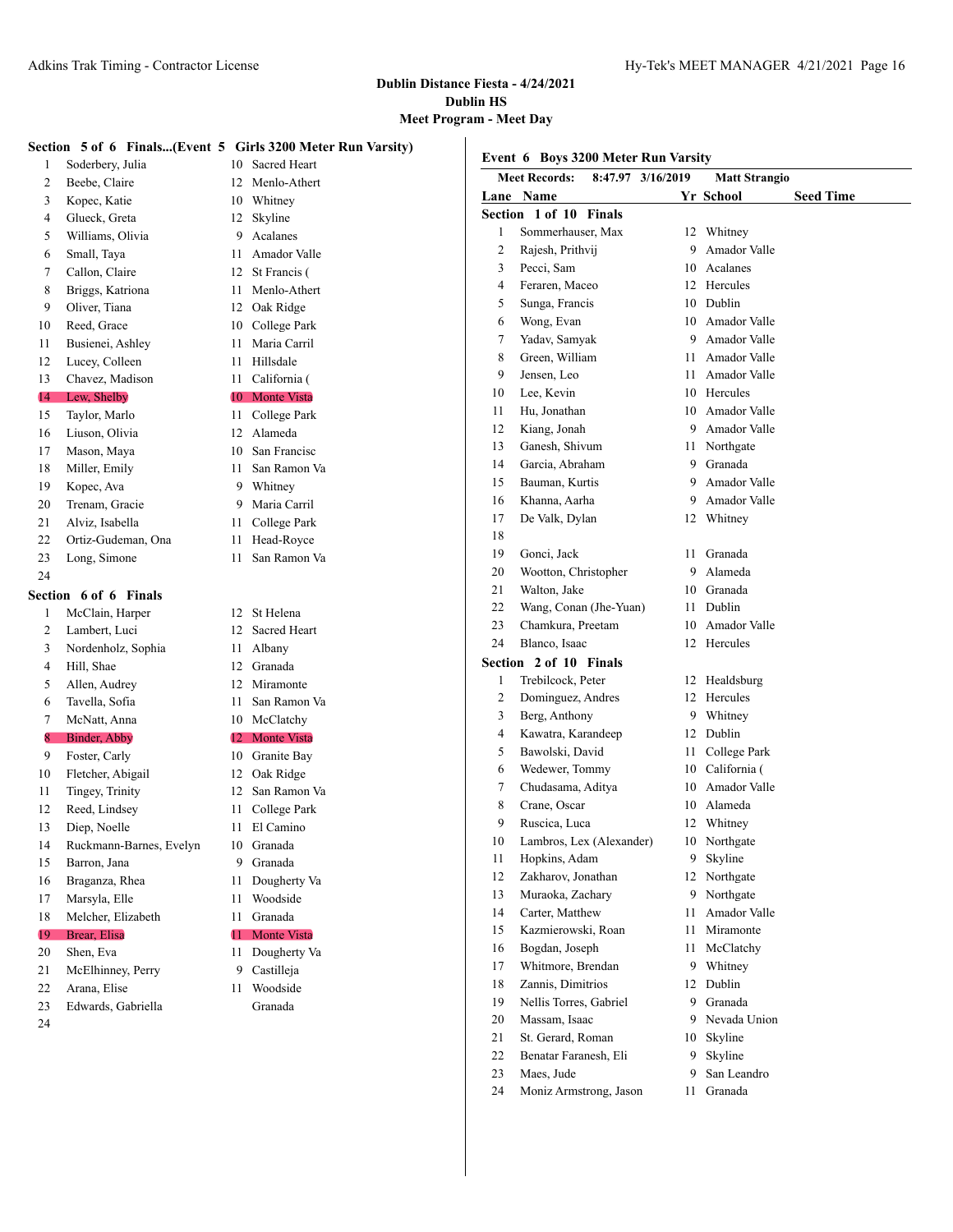# **Meet Program - Meet Day**

|    | Section 5 of 10 Finals<br>Section 3 of 10 Finals(Event 6 Boys 3200 Meter Run Varsity) |    |                           |              |                                |    |                 |  |
|----|---------------------------------------------------------------------------------------|----|---------------------------|--------------|--------------------------------|----|-----------------|--|
| 1  | Marlatt, Logan                                                                        |    | 10 Bella Vista            | $\mathbf{1}$ | Phillips, Hunter               |    | 12 Deer Valley  |  |
| 2  | Pruitt, Andrew                                                                        | 9  | California (              | 2            | Smith, Kyle                    | 12 | Sonora          |  |
| 3  | Fischer, Samuel                                                                       | 11 | College Park              | 3            | Ware, Alex                     | 10 | Piedmont        |  |
| 4  | Amend, Max                                                                            | 11 | Bellarmine C              | 4            | Hart, Ryan                     | 11 | Whitney         |  |
| 5  | Monette, Izak                                                                         | 11 | Amador Valle              | 5            | Vasquez, Cruz                  | 10 | Summerville     |  |
| 6  | Abulencia, Jaiden                                                                     | 10 | San Ramon Va              | 6            | Angel, Pablo                   | 11 | Foothill (Pl    |  |
| 7  | Osborne, Calum                                                                        | 9  | College Park              | 7            | Delgadillo, Mateo              | 10 | Whitney         |  |
| 8  | Tajiri, Joel                                                                          | 9  | Whitney                   | 8            | Reiter, Samuel                 | 10 | College Prep    |  |
| 9  | Sheinis, Ian                                                                          | 10 | Granada                   | 9            | Gubera, Sean                   | 10 | Maria Carril    |  |
| 10 | Hartlaub, Theo                                                                        | 10 | Alameda                   | 10           | Jeung, Matthew                 | 11 | College Prep    |  |
| 11 | Yuen, Justin                                                                          | 12 | Alameda                   | 11           | Gurusamy, Dheeraj              | 10 | Granada         |  |
| 12 | Lopez, Noah                                                                           | 9  | Whitney                   | 12           | Patel, Asher                   | 9  | Miramonte       |  |
| 13 | Ho, Ian                                                                               | 12 | Acalanes                  | 13           | Davis, Ricky                   | 10 | Miramonte       |  |
| 14 | El-Sayed, Oliver                                                                      | 9  | San Francisc              | 14           | Wijesekara, Bryce              | 10 | California (    |  |
| 15 | Vogler, Chase                                                                         | 12 | Granada                   | 15           | Sorensen, Kai                  | 11 | McClatchy       |  |
| 16 | Huang, Austin                                                                         | 12 | Amador Valle              | 16           | Welch, Tommy                   | 11 | De La Salle     |  |
| 17 | Allen, Josh                                                                           | 10 | Granite Bay               | 17           | Byrd, Brandon                  |    | 12 Head-Royce   |  |
| 18 | Mueller, Nick                                                                         |    | Hercules                  | 18           | Wu, Samuel                     | 12 | Granada         |  |
| 19 | Del Mundo, Jayden                                                                     | 10 | Granada                   | 19           | Yung, Liam                     | 10 | Amador Valle    |  |
| 20 | Santos, Harley                                                                        | 11 | College Park              | 20           | Kadkhodayan, Sean              | 10 | Amador Valle    |  |
| 21 | Retzler, Harry                                                                        | 11 | Nevada Union              | 21           | Mehta, Ronit                   | 10 | Amador Valle    |  |
| 22 | Lin, Leyton                                                                           | 9  | San Francisc              | 22           | Mukherjee, Arnav               | 11 | Amador Valle    |  |
| 23 | Klein, Owen                                                                           |    | 12 Skyline                | 23           | Ericson, Jack                  | 11 | Jesuit          |  |
| 24 | Gross, Lawrence                                                                       | 9  | Maria Carril              | 24           | Steiner, Kai                   | 11 | Woodside        |  |
|    | Section 4 of 10 Finals                                                                |    |                           |              | Section 6 of 10 Finals         |    |                 |  |
| 1  | Mohan, Kieran                                                                         | 11 | Kennedy (Sac              | 1            | Lewis, Nic                     |    | 12 Liberty      |  |
| 2  | Bromley, Erik                                                                         | 9  | Granada                   | 2            | Nori, David                    | 12 | Archbishop R    |  |
| 3  | Olah, Brandon                                                                         | 10 | Whitney                   | 3            | Wu, Luke                       | 12 | Dublin          |  |
| 4  | Ramirez, Uriel                                                                        | 11 | Bellarmine C              | 4            | Gezi, James                    | 12 | Oak Ridge       |  |
| 5  | Turner, Callum                                                                        | 10 | Whitney                   | 5            | Lew, Brian                     | 11 | Oak Ridge       |  |
| 6  | Schulte-Sasse, Xander                                                                 | 9  | Piedmont                  | 6            | Deffner, Aiden                 | 10 | Menlo           |  |
| 7  | Shin, Jacob                                                                           | 9  | Granada                   | 7            | Bennett, Mark                  | 12 | Granada         |  |
| 8  | Hart, Luther                                                                          | 10 | Granada                   | 8            | Woolery, James                 | 11 | Heritage (Br    |  |
| 9  | Hammers, Jude                                                                         | 9  | Bellarmine C              | 9            | Baptista, Dylan                | 10 | Liberty         |  |
| 10 | Craven, Tyler                                                                         | 9  | Bellarmine C              | 10           | Dube, Ryan                     | 11 | California (    |  |
| 11 | Bodnar-Cohen, Reed                                                                    | 9  | Bellarmine C              | 11           | Donohue, Jonathan              | 10 | Maria Carril    |  |
| 12 | Rao, Niyanth                                                                          |    | 12 Saratoga               |              | Choe, Benjamin                 |    | 10 Maria Carril |  |
| 13 | Lee, Brandan                                                                          |    | 12 Archbishop R           | 12<br>13     |                                |    | 10 Archbishop R |  |
|    | Peregrino, Hayden                                                                     |    | Archbishop R              |              | Mckee, Mason<br>Li, Steven     |    | 10 Amador Valle |  |
| 14 |                                                                                       | 12 |                           | 14           |                                |    | Archbishop R    |  |
| 15 | Hwang, Injay<br>LaVay, Andrew                                                         | 11 | Northgate<br>Northgate    | 15           | Aguilar, Jesus<br>Havlik, Matt | 11 | San Ramon Va    |  |
| 16 |                                                                                       | 11 |                           | 16           |                                | 10 |                 |  |
| 17 | Pinkstaff, Hunter                                                                     | 11 | Northgate<br>Bellarmine C | 17           | Mak, Ryken                     | 10 | Amador Valle    |  |
| 18 | Botkin, Owen                                                                          | 10 | Granada                   | 18           | Pierce, Gabe                   | 11 | Northgate       |  |
| 19 | Cuevas Gomez, Adrian                                                                  | 9  |                           | 19           | Manesh, Nathan                 |    | 10 Dublin       |  |
| 20 | Konstantino, Yoav                                                                     | 12 | Miramonte                 | 20           | Evans, Josh                    | 12 | Acalanes        |  |
| 21 | Scannell, Andrew                                                                      | 12 | Skyline                   | 21           | Kelly, James                   | 12 | San Francisc    |  |
| 22 | Farzan, Logan                                                                         | 9  | Acalanes                  | 22           | McClain, Cleo                  | 10 | St Helena       |  |
| 23 | Mates-Muchin, Leo                                                                     |    | 11 Skyline                | 23           | Cobabe, Ashton                 |    | 12 Bella Vista  |  |
| 24 | Porth, Jonah                                                                          |    | 10 College Prep           | 24           | Venkatesh, Vishal              |    | 12 Granada      |  |

Porth, Jonah 10 College Prep